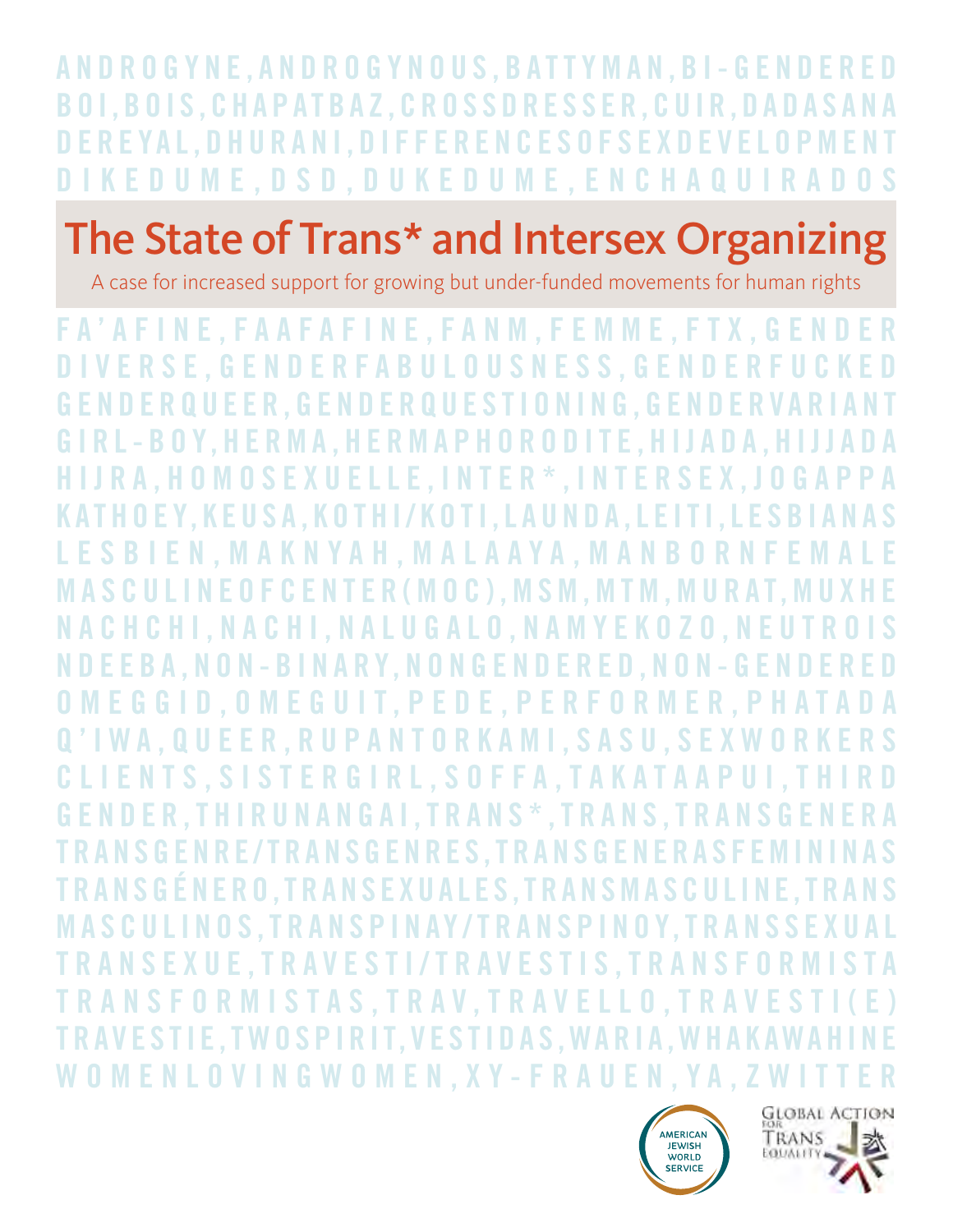#### Acknowledgments

This report was produced by Global Action for Trans\* Equality, American Jewish World Service and Strength in Numbers, with project support from Mama Cash and general support from the Arcus Foundation, Open Society Foundations, HIVOS and an anonymous donor.

Writing by Justus Eisfeld, Sarah Gunther and Davey Shlasko, with extensive input from Mauro Cabral. Survey design and data analysis by Jonathan Rodkin and Somjen Fraser of Strength in Numbers. Research support by Nachale (Hua) Boonyapisomparn. External review by Jack Byrne, Heather Doyle, David Scamell, Hida Viloria and Esther Vonk. Editing by Leah Kaplan Robins, Anne Lieberman and Stuart Schear. Design by Davyd Pittman and Elizabeth Leih.

We are grateful to the hundreds of trans\* and intersex activists who took time out from their important work to respond to the survey and share their stories with us. We hope this report will serve and advance their work.



When referencing this report, we recommend the following citation: Eisfeld, J, Gunther, S and Shlasko, D. (2013) *The State of Trans\* and Intersex Organizing: A case for increased support for growing but under-funded movements for human rights.* New York: Global Action for Trans\* Equality and American Jewish World Service.

*About Global Action for Trans\* Equality (GATE):* GATE is a global trans\* organization that works on trans\* rights at the global level, supports trans\* movements worldwide and makes critical knowledge and resources available to trans\* activists. GATE focuses on the reform of the International Classification of Diseases, access to funding for trans\* movements, and global HIV policy.

*About American Jewish World Service (AJWS):* American Jewish World Service is the leading Jewish organization working to promote human rights and end poverty in the developing world. AJWS advances the health and rights of women, girls and LGBTI people; promotes recovery from conflict, disasters and oppression; and defends access to food, land and livelihoods. We pursue lasting change by supporting grassroots and global human rights organizations in Africa, Asia, Latin America and the Caribbean, and by mobilizing our community in the U.S. to advocate for global justice.

Front Cover: Gender identity terms provided by survey respondents.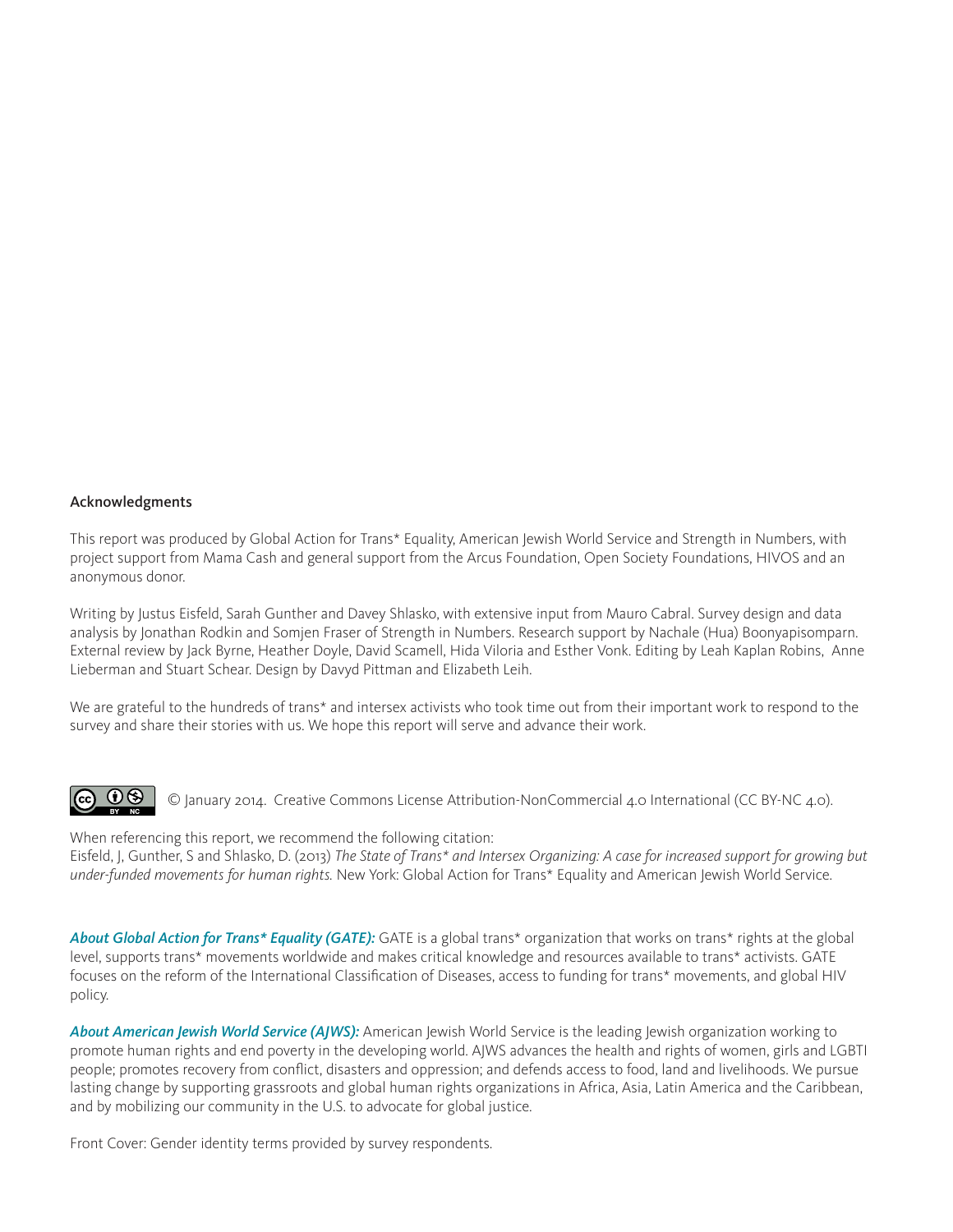## TABLE OF CONTENTS

| <b>INTRODUCTION</b>                                        | 1  |
|------------------------------------------------------------|----|
| BACKGROUND:                                                |    |
| <b>METHODOLOGY</b>                                         | 2  |
| <b>GLOSSARY OF TERMS</b>                                   | 3  |
| Human Rights Violations Against Trans* and Intersex People | 4  |
| KEY MILESTONES IN TRANS* AND INTERSEX ORGANIZING           |    |
| FUNDING LANDSCAPE FOR TRANS* AND INTERSEX WORK             | 9  |
| <b>SURVEY RESULTS:</b>                                     |    |
| GROWTH, LEADERSHIP AND DEMOGRAPHICS                        | 11 |
| <b>DECISION MAKING AND AUTONOMY</b>                        | 12 |
| LIMITED BUDGETS, LIMITED CAPACITY                          | 15 |
| CURRENT FUNDING FOR TRANS* AND INTERSEX GROUPS             | 17 |
| BARRIERS TO ACCESSING FUNDING                              | 19 |
| PROGRAMMING AND GOALS FOR GROWTH                           | 22 |
| How Donors Can Be Partners: Additional Support             | 24 |
| <b>CONCLUSION: RECOMMENDATIONS FOR DONORS</b>              | 26 |



Recent celebration of Transgender Day of Remembrance. *Photograph courtesy of Association of Transgenders in the Philippines*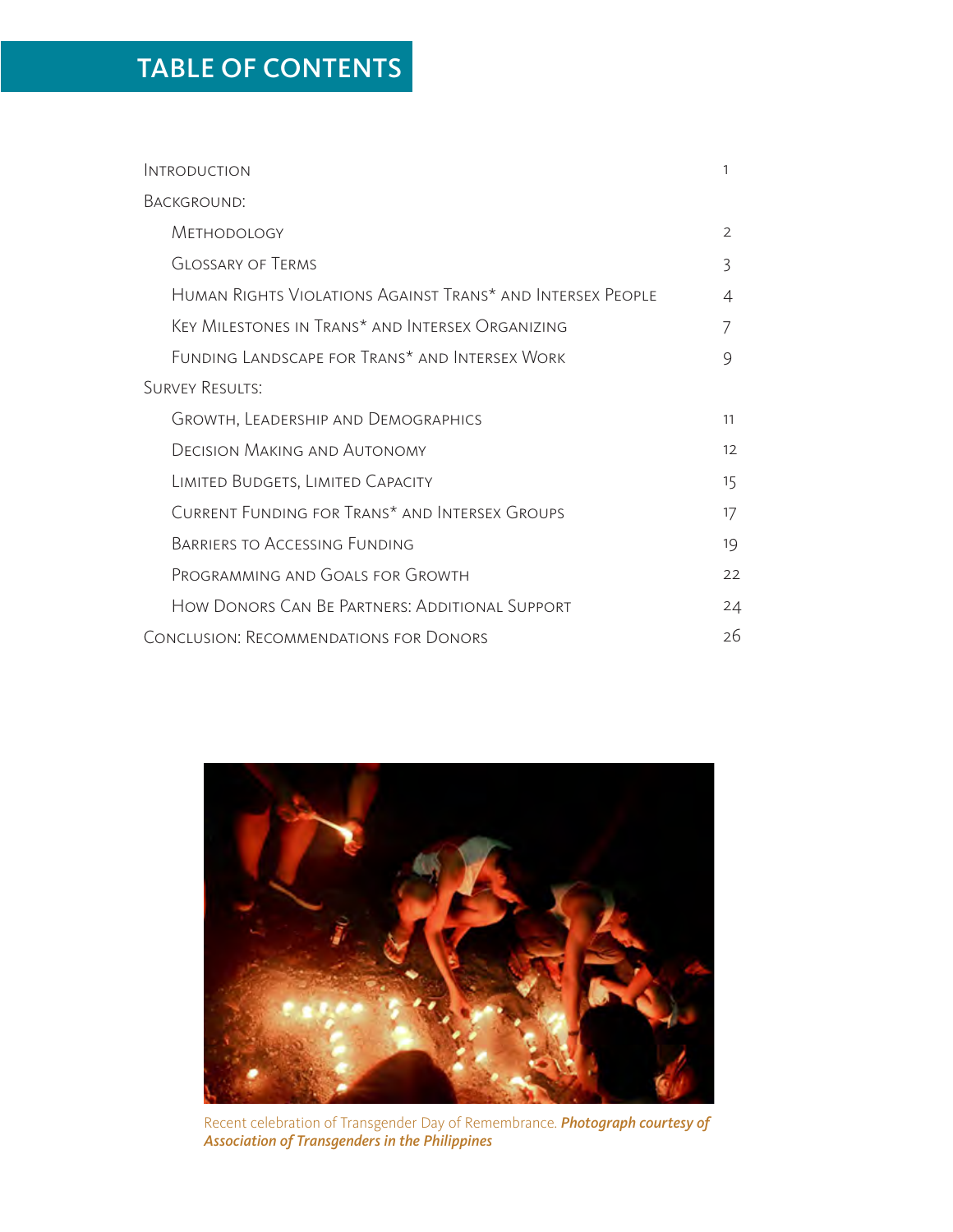## INTRODUCTION

*"I was shocked at how hard it is to raise funds for a trans\* organization."*<sup>1</sup>

*"It's very hard for us to identify funding organizations with criteria that we meet … intersex isn't on their list."*

*"We're just not on funders' radar."*

*"As we are "T" specific, it is difficult to access LGBT funding."*

Over and over again, trans\* and intersex groups tell a similar story about their efforts to secure funding. Beyond the usual challenges that any organization might face in raising money, trans\* and intersex groups are particularly left adrift by the fact that few funders understand the nuances of their work or include trans\* or intersex people in their giving priorities.

The authors of this report—Global Action for Trans\* Equality (GATE) and American Jewish World Service (AJWS)—heard repeatedly about the difficulty of accessing funding from their grantees and the activists they partner with. Although the problem appeared universal, no data was available to support the claim, and so GATE and AJWS set out to survey trans\* and intersex organizations around the world to map the current funding situation and to determine what changes in the philanthropic sector would be most helpful to strengthen these growing movements.

This report summarizes the findings of our survey of 340 trans\* and intersex groups, conducted from July to September 2013.<sup>2</sup> It shows current data and themes in the funding of trans\* and intersex groups and the challenges and obstacles experienced by these groups in accessing resources. It also highlights key differences in access to funding between groups that are led by trans\* and intersex activists, and those that are not.

Our findings show clearly that groups led by trans\* and intersex activists are under resourced—yet in the midst of this challenging funding context they are doing remarkably successful work to promote the rights and improve the lives of their constituents and communities. To emphasize their efficacy and potential, this report highlights examples of successful trans\* and intersex organizing efforts around the world.

Human rights and development funders have tremendous opportunities to support trans\* and intersex movements. This report aims to bridge the gap between the needs of these groups and existing funding practices by providing donors with knowledge, information and recommendations for effective support of trans\* and intersex movements globally.

Justus Eisfeld Sarah Gunther Davey Shlasko

<sup>1</sup> All citations not otherwise attributed come from anonymous respondents of the survey or from qualitative interviews.

<sup>2</sup> A copy of the survey can be found on GATE's website: http://transactivists.org/funding-survey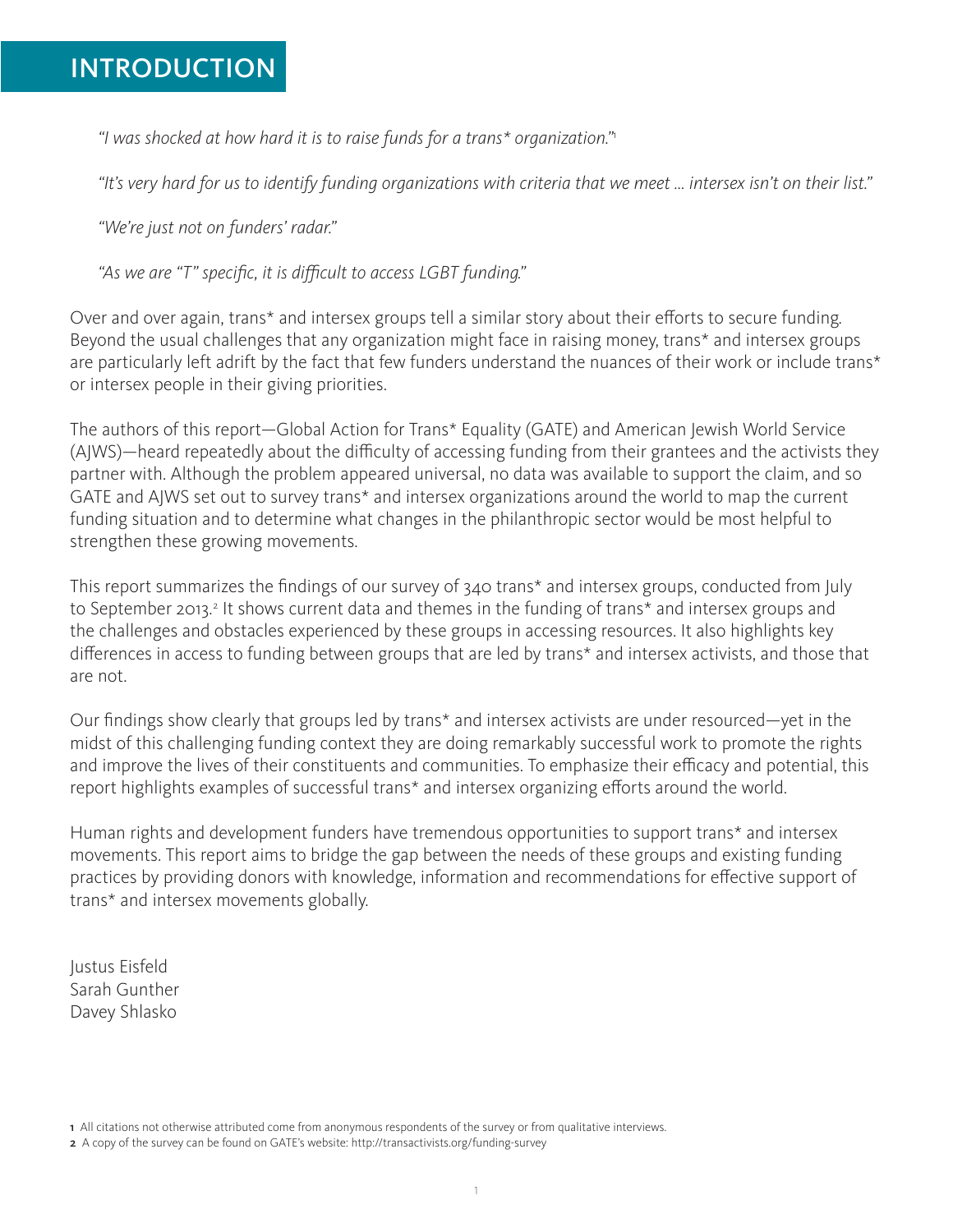## **METHODOLOGY**

The statistical findings contained in this report result from a survey conducted in 2013 by GATE and AJWS with assistance from Strength in Numbers Consulting Group. The survey sample consists of self-identified trans\* and intersex groups around the world.

Survey distribution: GATE and AJWS distributed the survey through an open call in English, Spanish and French. The survey was distributed to trans\* and intersex groups that are known to GATE or that are grantees of AJWS or of other funders known to support such groups, as well as to other groups identified through online research. GATE and AJWS also shared the survey on listservs frequented by trans\* and intersex activists, in open and closed Facebook groups and through personal contacts of the researchers.

The respondents: The final survey sample contains 340 respondents. Each respondent represents one trans\* or intersex group. To reach this final sample, we removed respondents that did not answer enough survey questions for us to consider their responses complete. We also removed any duplicate responses.

Stories and quotes: To complement the survey data and highlight examples of successful trans\* and intersex organizing, AJWS and GATE conducted interviews with nine groups and drew on information provided by four grantees. Quotations in the report stem from both the interviews and from open-ended questions in the survey.

Including intersex groups: We originally set out to investigate only the situation of trans\* organizations, but as the survey was developed, GATE and AJWS realized it would be a missed opportunity not to include intersex groups as well. While there are many differences in the issues facing trans\* and intersex people, both communities face an extremely large gap between need and access to funding. Many of the challenges for trans\* groups in accessing funding are even more pronounced for intersex groups. Just as we believe that

## TRANS\* GROUP SPOTLIGHT: Transgender Equality Uganda (TEU)

In Kampala, Uganda, a small group of transwomen3 has come together to improve the health of their community. Transgender Equality Uganda (TEU) provides a safe place for transwomen to gather and access support and resources, including legal aid, medical care and health. TEU also intervenes to protect transwomen they hear of who may be in danger following an assault or arrest.

Beyond its successes connecting individuals with urgently needed resources, TEU has raised the profile of transwomen's concerns among allies in Uganda and internationally by participating in coalitions concerned with HIV prevention and treatment, sex workers' rights and LGBT rights.

TEU began receiving external funding in 2012. With access to funding, it has obtained a safe meeting place, received training for its staff in strategic planning and security measures, established regular programming, established an office, began holding regular meetings with its members, and provided transportation stipends for three members who help to run the organization. TEU's work is only beginning, and with additional support it aims to make Uganda a place where all transwomen can count on safety, respect, health care and a dignified livelihood.



*Photograph by Evan Abramson*

3 In these spotlights we use the terms provided by the group, which often carry local meaning not easily conveyed in English or outside of the locality of the group.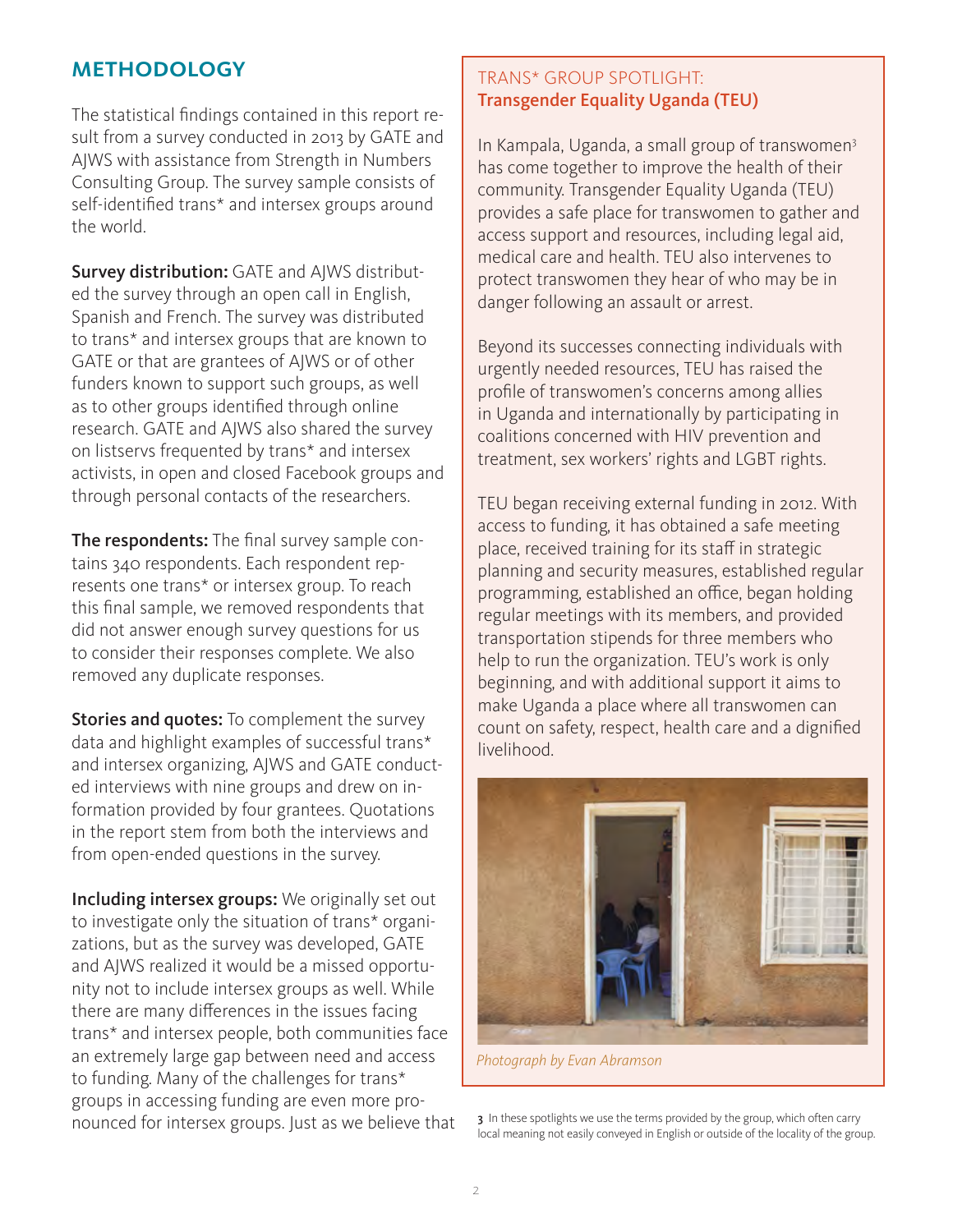trans\* issues need specific and dedicated attention, we believe that intersex issues need the same. Our hope is that both intersex and trans\* activists will find this report useful.

Methodological limitations: We outline the limitations of our methodology in order to acknowledge them and to share our learning for future surveys on this topic:

- The survey was distributed in English, Spanish and French, so groups lacking fluency in any of those languages were not able to access it.
- We distributed the survey online, via networks of donors and activists, so groups that are not connected to these networks—or who have very poor Internet access—may not have received it or been able to complete it.
- The survey included some complex language on budgets and funders, so it may have been challenging for unfunded or under resourced groups to participate.
- Fewer than 5% of respondents appeared not to be groups working on trans\* or intersex issues (based on their websites or the researchers' knowledge of their work). We left them in the respondent pool to avoid arbitrarily removing them.
- A key category of analysis was whether trans\* and intersex groups were "self-led"—i.e. led by trans\* and/or intersex people—yet this was difficult to assess. We determined whether a group was self-led by analyzing the self-reported sex and gender identities of the financial decision-makers of the organization; however, this presented three challenges: 1) identity terms are understood differently and overlap in varied ways across different contexts; 2) some respondents replied 'all' or 'most' to mutually exclusive identity categories (such as trans\* and cisgender, intersex and non-intersex), making it difficult to interpret their data; and 3) the level of autonomy of a group is more complex than the identity of its financial decision-makers. For future studies, we recommend developing a more nuanced measurement for determining the identities of leaders and assessing whether groups are self-led.

#### Glossary of Terms

Cisgender: People whose self-perception of their gender matches their sex assigned at birth.

Depathologization: The aim of challenging the cultural understandings and medical classifications that view being trans\* or intersex as a disorder, a defect or an illness. Depathologization is the political goal of many trans\* and intersex activists, who want the world to view trans\* and intersex bodies and identities as examples of human diversity.

Gender variant: People whose gender expression varies from normative definitions of femininity or masculinity, regardless of their gender identity or sexual orientation. Some people use the more politicized terms "gender-nonconforming" or "gender queer."

Intersex: People who were born with chromosomes, gonads and/or genitals that vary from female and male standards. A former medical term, intersex has been reclaimed by intersex people as a personal and political identity. In certain local contexts, intersex people have also reclaimed the older term "hermaphrodite" (or, more recently, "herm") and the abbreviation "inter\*."

LGB / LGBT / LGBTI / TI: Abbreviations in various configurations for the words lesbian, gay, bisexual, trans\*/transgender and intersex.

MSM: Abbreviation for men who have sex with men, regardless of whether they identify as gay.

Trans\*: People whose gender identity or expression differs from the gender assigned at birth. Some trans\* people identify and present themselves as either a man or a woman; others identify with a non-binary gender category. Trans\* people describe themselves by many different terms, some of which are specific to local cultures, including *transgender, transsexual, fa'afafine, travesti, hijra, genderqueer* and *transpinoy*—to name just a few. Many global activists have started to use the abbreviation "trans\*," with an asterisk, denoting a placeholder for the entire range of possible gender identities that fall under the broad definition of trans\*.

Transition: Used in this report to describe the transition from one gender to another.

Transphobia / intersexphobia: Fear or rejection of people who are trans\* or intersex, often expressed through social exclusion, stigma and violence.

Trans\* woman: A person who is considered male at birth and who now identifies primarily as female.

Trans\* man: A person who is considered female at birth and who now identifies primarily as male.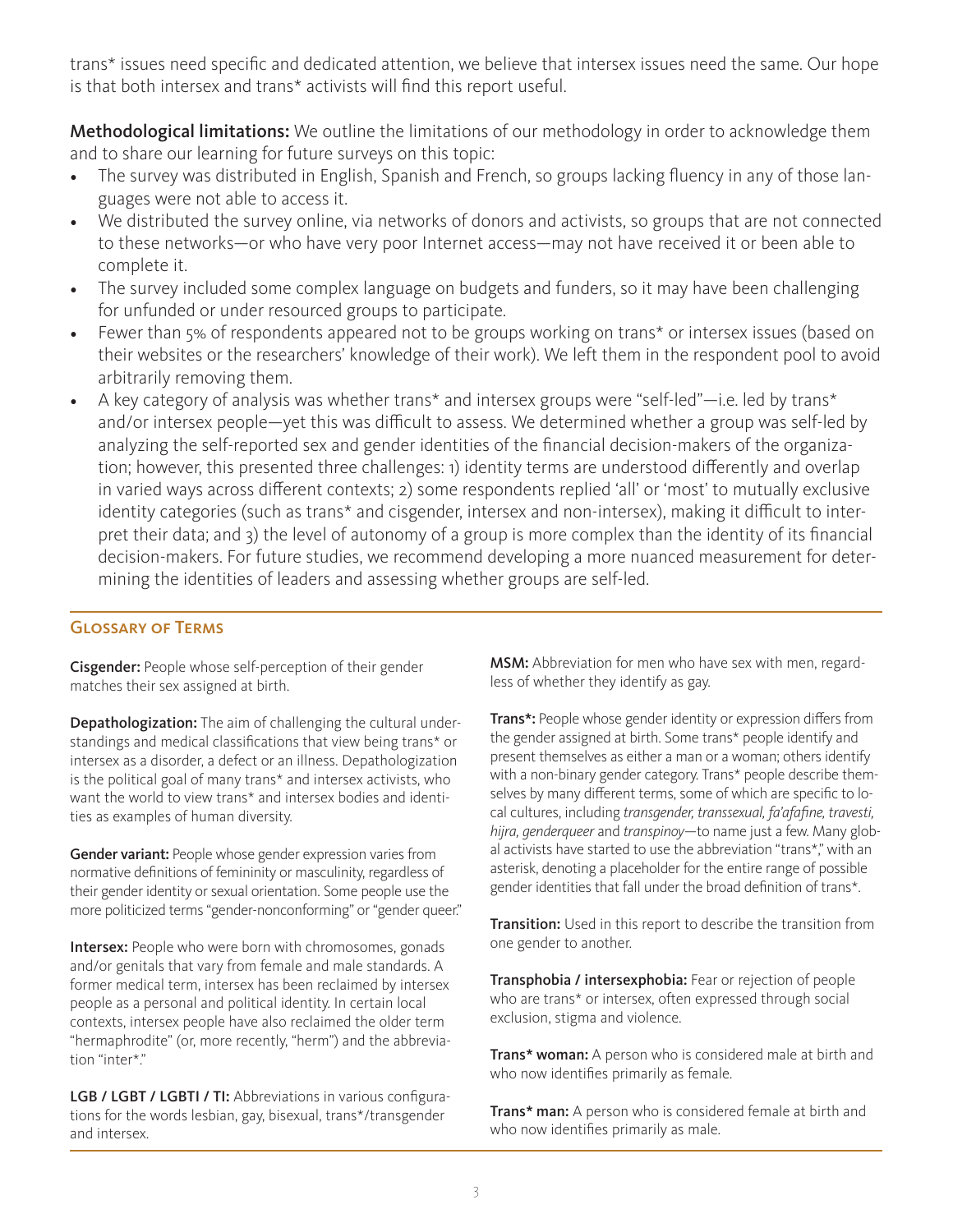## Human Rights Violations Against Trans\* and Intersex People

In every region of the world, trans\* and intersex people face serious human rights violations. They are subject to violence, abuse and ridicule in all societies. Trans\* and intersex people also face barriers in accessing education, livelihoods and health care—and these challenges are magnified in poor communities where access to these resources is a problem for the entire population.

Trans\* and intersex people are targeted because they disrupt the dominant assumptions about sex and gender that are central to most cultural and institutional structures.<sup>†</sup> Those with 'atypical' body or gender presentations are especially vulnerable to violence and discrimination when this is visible or disclosed to others.

The following is a list of common human rights violations perpetrated against these communities:

## Human Rights Violations Experienced by Trans\* People

**Discrimination:** Discrimination in education and the workplace is a serious problem for many trans\* people. For example, in several studies in Western Europe and the USA, unemployment for trans\* people was 3-4 times higher than that of the general population, and many times higher for trans\* people of color. In addition, a large number of trans\* people in Global North countries described being forced to change jobs due to their trans\* identity.<sup>ii</sup> Qualitative reports show that trans\* communities around the world face higher rates of unemployment, underemployment and poverty. Especially in Global South countries, this is exacerbated by the fact that many trans\* people have limited access to education and that many are ostracized by biological families that would have otherwise provided an economic safety net.<sup>iii</sup>

Violence: Many trans\* people experience violence—including harassment, verbal abuse, physical attacks, sexual abuse, murder and suicide. Numerous reports have been written about violence faced by trans\* people,<sup>iv</sup> including murder,<sup>v</sup> and all come to the same conclusion: trans\* people around the world face an extraordinary amount of all forms of violence—much higher than the general population.

No Legal Status or Recognition: The majority of countries in the world make it difficult or do not allow trans\* people to amend identity documents (such as birth certificates, passports and national ID cards) to reflect their gender identity. Without proper identity documentation, trans\* people are denied their legal status and rights as citizens. Daily activities turn into major roadblocks: buying a cell phone contract, passing a police control post, crossing a border, voting in an election, accessing health care and finding employment all depend on having accurate documentation. Argentina is the only country in the world where official identity documents can be changed to reflect one's self-defined identity, without requiring any verification from a medical expert.<sup>4</sup> In countries that allow changes after obtaining medical verification, the process is often combined with requirements such as sterilization, surgery, a mental health diagnosis or even psychiatric hospitalization. Many countries require divorce and some also loss of custody of children in order to officially change gender status.<sup>vi</sup>

Lack of Access to Health Care: Trans\* people have less access to health care than the general population, due to discrimination and harassment by providers, inability to pay, lack of insurance and a host of other socio-economic barriers. It is difficult for trans\* people to find health care providers who respect their gender identity (e.g. by referring to their gender correctly) and who understand their particular health needs. vii Discrimination in health care settings discourages trans\* people from seeking care when they need it, and

<sup>4</sup> In some countries such as New Zealand, sex / gender details on a passport can be changed on this basis but verification by medical experts is required to amend a birth certificate.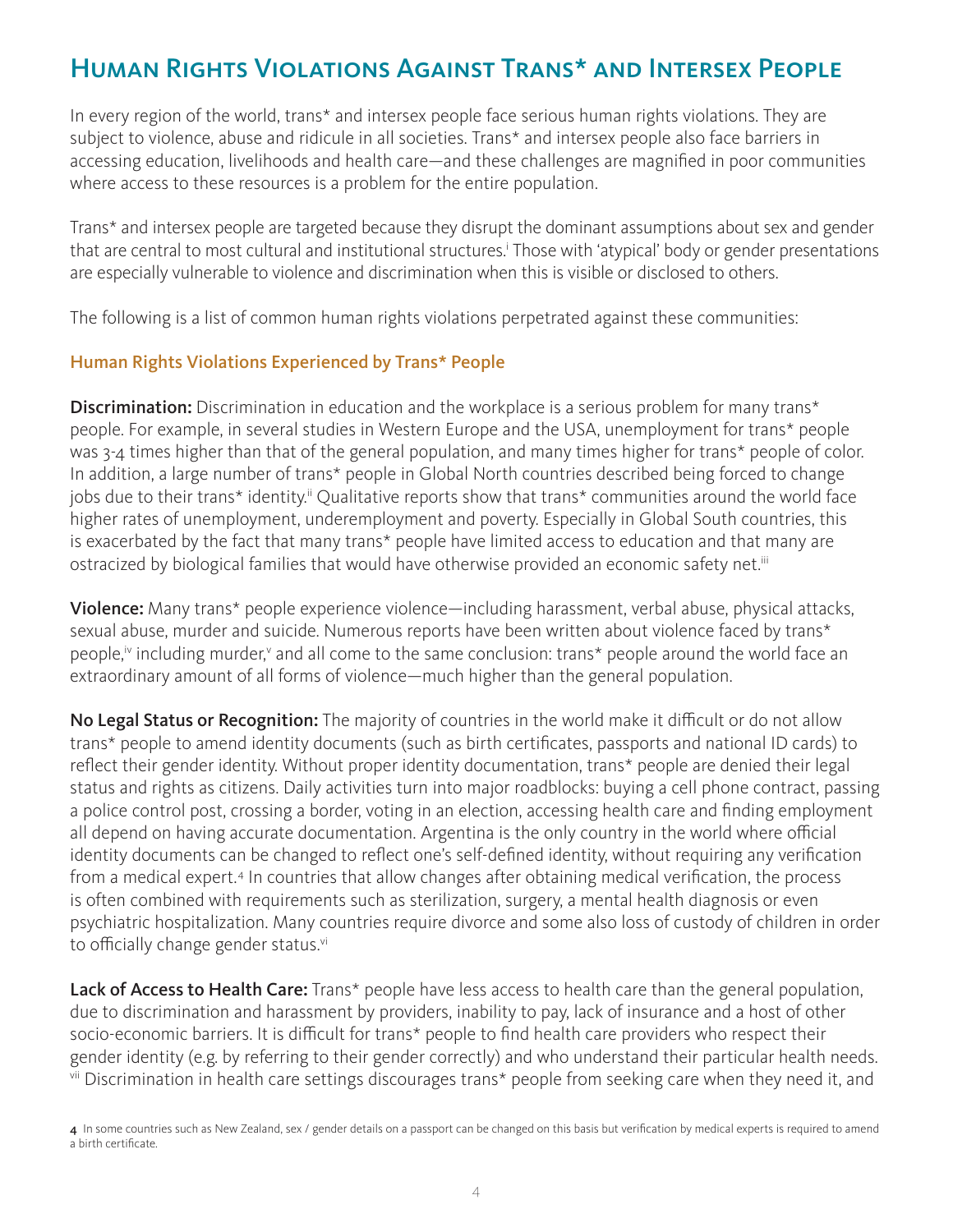### TRANS\* GROUP SPOTLIGHT: Transgender Equality Network Ireland (TENI)

Trans\* people in Ireland face extreme stigma, discrimination and violence. Ireland is one of the few European countries where there is no process by which trans\* people may change their legal gender, and there is very limited access to trans\* inclusive health care, especially transition care.

Transgender Equality Network Ireland (TENI) seeks to address these gaps and enable trans\* people in Ireland to live safe, healthy, full lives. TENI coordinates a network of peer support groups and educates medical providers, policy makers and the community through publications and sensitivity trainings. TENI is also advocating for new legislation on trans\* rights in Ireland that it hopes will be the most inclusive such law so far in Europe.

Since its founding in 2005 as a volunteer-run organization, TENI has used a few key grants from Irish and international funders to grow into a



*Photograph courtesy of TENI*

thriving, staffed organization making an impact throughout the country. But as it grows, TENI is committed to staying true to its grassroots principles, continually looking to the community to set programming and advocacy priorities. To do so, it will need to secure more general funding or find funders whose priorities match those of TENI's community.

ignorance by providers and insurance professionals means that trans\* people are regularly denied primary health care.

One of the most significant health care barriers for trans\* people is lack of access to "gender affirming" treatment such as hormone treatment or surgery. These are unavailable to the vast majority of trans\* people, even in rich countries with universal health care systems. This has a serious negative effect on the body image and sense of self-worth of trans\* people, which is expressed in higher suicide rates, viii much higher likeliness to be HIV positive<sup>ix</sup> and worse overall mental health among those who have not undergone medical transition to their preferred gender.<sup>x</sup> In a U.S. survey a staggering 41% of trans\* people reported attempted suicide, compared to 1.6% of the general population.<sup>xi</sup>

Discrimination in Gender-Segregated Services: Trans\* people are discriminated against, harassed and abused in facilities where people are typically segregated by gender, including public restrooms, homeless shelters and prisons. Trans\* people in prison face challenges related not only to gender segregation and violence, but also the lack of access to proper clinical care and medication—especially in relation to transition-related medical care.

## Human Rights Violations Experienced by Intersex People

In a world that is organized around the gender binary of male and female, intersex people face serious consequences. Intersex people experience a wide range of human rights violations, including many of those mentioned above for trans\* populations, as well as the following specific issues.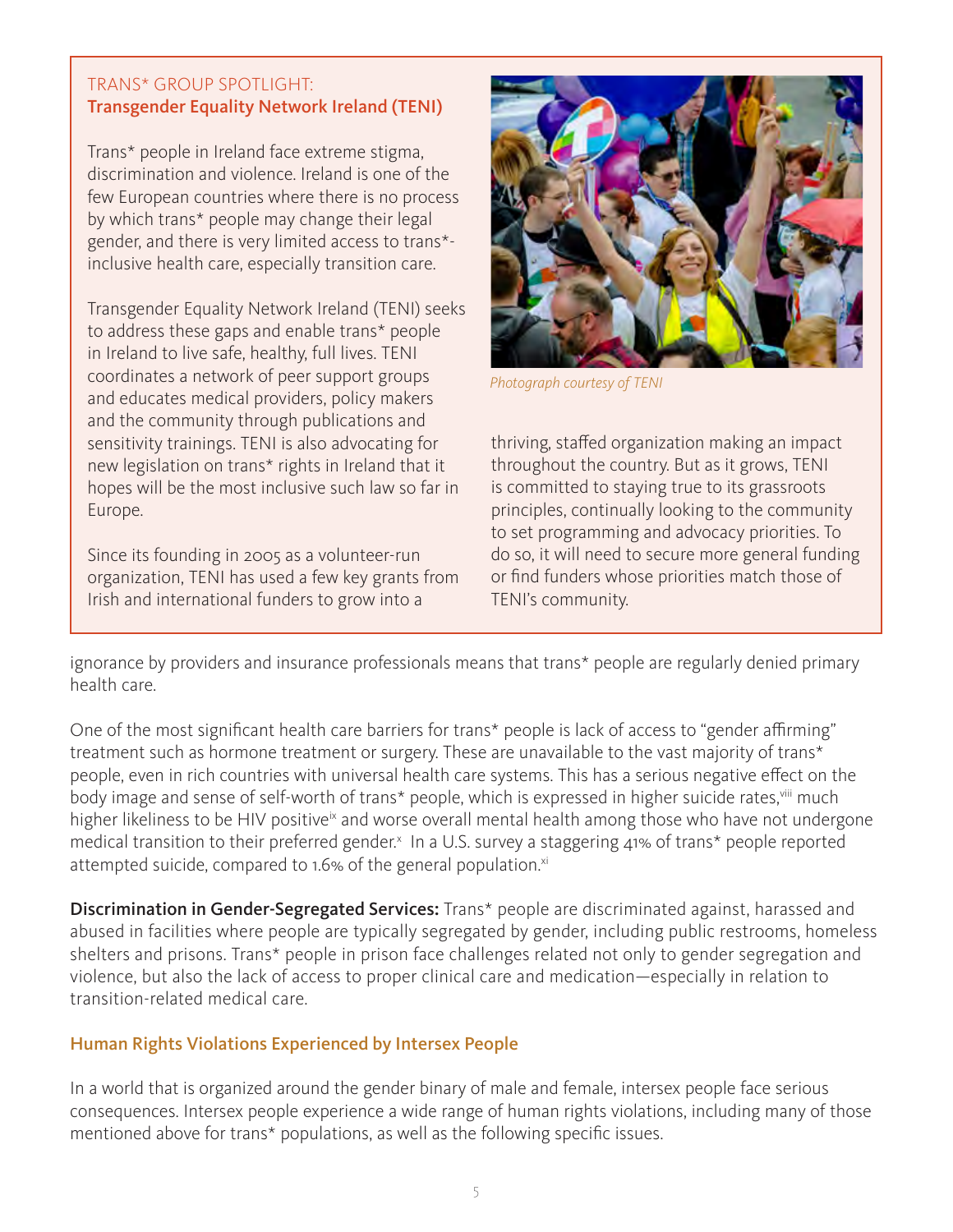### TRANS\* GROUP SPOTLIGHT: Gender DynamiX (GDX), South Africa

Gender DynamiX (GDX) works to advance the human rights of trans\* and gender nonconforming people in South Africa through a combination of advocacy, research, services and community outreach.

GDX advocates for enforcement of a South African law—the Alteration of Sex Description Act 49 of 2003—which allows trans\* people to change the gender and name on their id without having surgery. It also works with police to try to stop violence against trans\* people by instituting trans\*-friendly policies and training officers to respect the rights of trans\* people in public and in custody. GDX is a regional leader beyond South Africa, casting light on the plight of trans\* individuals, organizations, activists and refugees, and facilitating networking and strategy sessions among trans\* and intersex groups on the continent.

One of GDX's greatest challenges is doing so much with limited funding. The funding it receives is mostly directed to specific projects, which limits the group's ability to chart its own course to promoting the human rights of trans\* people. With increased funding stability and support for general operations, it could be even more successful in nurturing an emerging movement for empowerment and inclusion in the region.

Medicalization: In most countries of the world, intersex babies are subjected to non-consensual surgeries and other related procedures aimed to "normalize" the external appearance of their genitals.<sup>xii</sup> These procedures are not justified by any medical need, and have long-lasting consequences such as genital insensitivity, sterility, chronic pain, and physical and psychological trauma.<sup>xiii</sup> The medicalization of intersex bodies has recently reached new frontiers, extending before the moment of birth to include prenatal interventions. There is also growing evidence of the recommendation and practice of selective abortion to prevent intersex births.xiv

The medicalization of intersex bodies violates intersex people's autonomy and bodily integrity. It also can violate the right to health, as clinical approaches to intersex bodies are so focused on genitals that they ignore other health needs of intersex people. Further, many national health systems and insurance companies do not cover the cost of follow up care or damage repair from earlier surgeries conducted on intersex people.

Access to Identity Documents: Intersex people who identify as a different sex than the one assigned to them at birth face similar challenges as trans\* people when they attempt to amend identity documents<sup>xv</sup>—and in some cases, their situation is worse. However, laws that permit trans\* people to alter their gender on official documents may exclude intersex people because the law specifies a diagnosis or medical intervention that is specific to trans\* people and doesn't apply to intersex people. Some countries

allow intersex people to amend their documents after having a physical examination, but this can cause additional psychological trauma by forcing them to recall previous experiences of medical violence.

Finally, access to clinical records, as well as to original birth certificates, is a challenge for many intersex people all around the world because doctors and others often hide or change records to avoid mention of an intersex condition and of any procedures (consensual or otherwise) that were intended to 'normalize' the infant. Activists report a disproportionate amount of fraud, destruction of or tampering with evidence.

Violence and Infanticide: In some cultures, intersex people and their families face extreme social rejection and violence, including infanticide. Activists in Uganda and South Africa report the possibility that parents murder intersex babies out of fear for their own safety if they are discovered to be violating taboos by raising an intersex child.<sup>xvi</sup>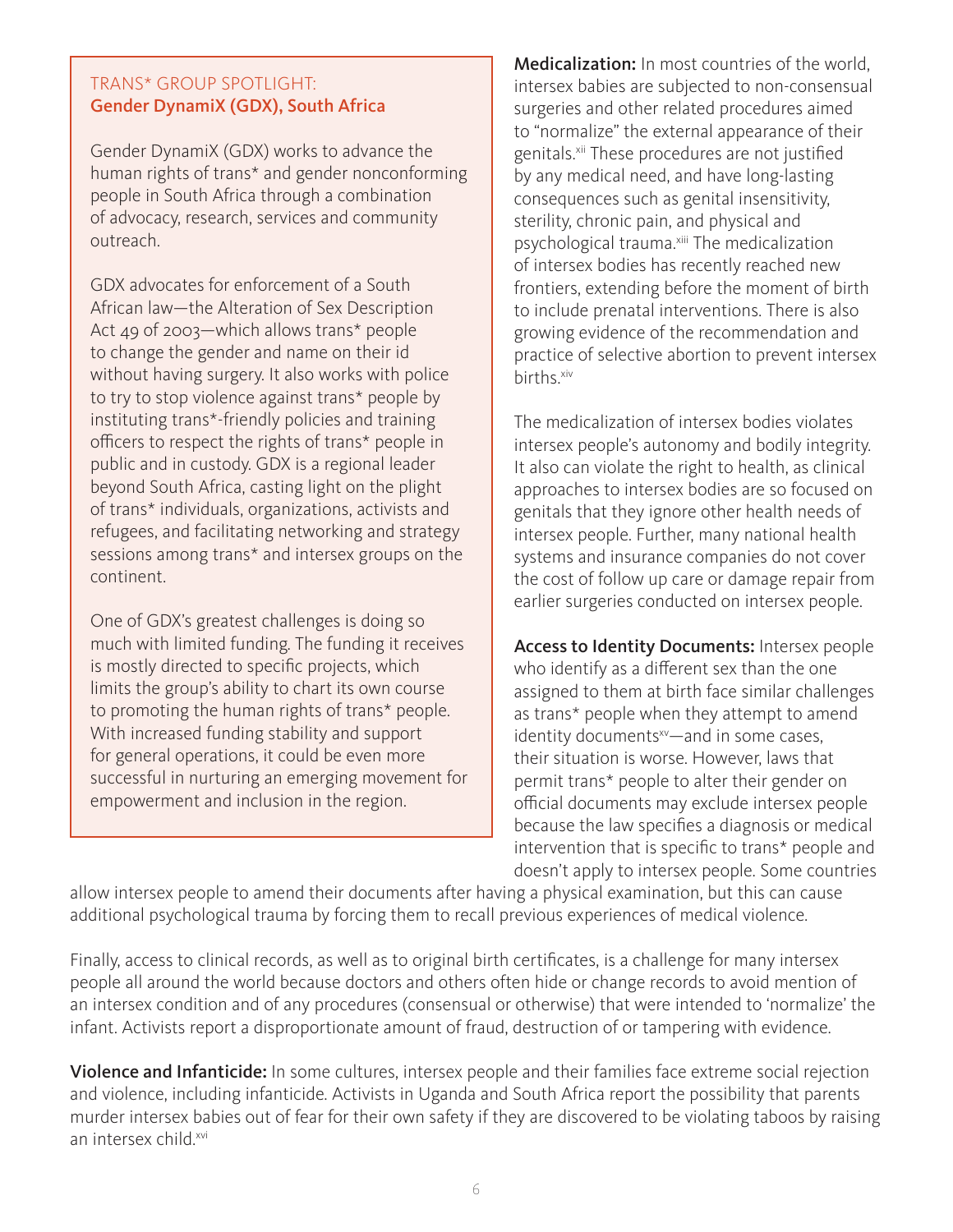## Key Milestones in Trans\* and Intersex organizing

Throughout history, there have been people with bodies and identities that are what we think of today as 'trans\*' and 'intersex.' In many cultures, specific roles have existed for centuries, and even millennia, for gender variant people. South Asia, for example, has a rich history of *hijra* communities—people with identities similar to Western trans\* women, feminine men and some intersex people—that play important religious and cultural roles.

But in most cultures, the types of discrimination and violence listed in the previous section have been far too common for trans\* and intersex people. In England, for example, cross-dressing was a crime—one that lives on in many colonial-era laws still on the books in countries around the world.

The first organized movement for the rights of people who today could be considered trans\* emerged in Europe at the end of the 19th century, when those people started working with doctors to define their experiences as a health issue instead of a criminal one.xv By the late 1960s, the medical establishment had created psychiatric diagnoses for the experiences of trans\* people; and yet, they were still subject to persecution, stigma and discrimination. Trans\* organizing emerged to resist violence and seek selfdetermination for individuals and communities.

## GROUP SPOTLIGHT: TransInterQueer (TrIQ), Germany

Founded in 2006, TrIQ is a membership-based grassroots organization whose aim is freedom for all trans\*, intersex and queer people to participate fully in every aspect of society and to be respected and welcomed rather than viewed as sick or strange.

Like many trans\* and intersex organizations, TrIQ balances direct services with advocacy. Two parttime staff members coordinate dozens of events monthly, where members gather for support, resources, cultural activities and learning. TrIQ has also been active in media advocacy and produced a guide for journalists on how to report stories about trans\* people respectfully. TrIQ members co-authored a government report on trans\* people in the workforce, and are working to build support for revising Germany's gender recognition law so that it respects the self-determination and privacy of trans\* people. TrIQ collaborates with several other European trans\* organizations to share strategies, skills and resources across the continent.

TrIQ is unique in Europe in that it has been a collaborative effort of trans\* and intersex organizing from the beginning. But although its work is unified, its success at attracting funders has not been balanced. The group has greater difficulty securing funding to support its intersex-related work than its trans\* work because funders do not know enough about intersex issues to recognize them as related to their funding priorities.



*Photograph courtesy of TrIQ*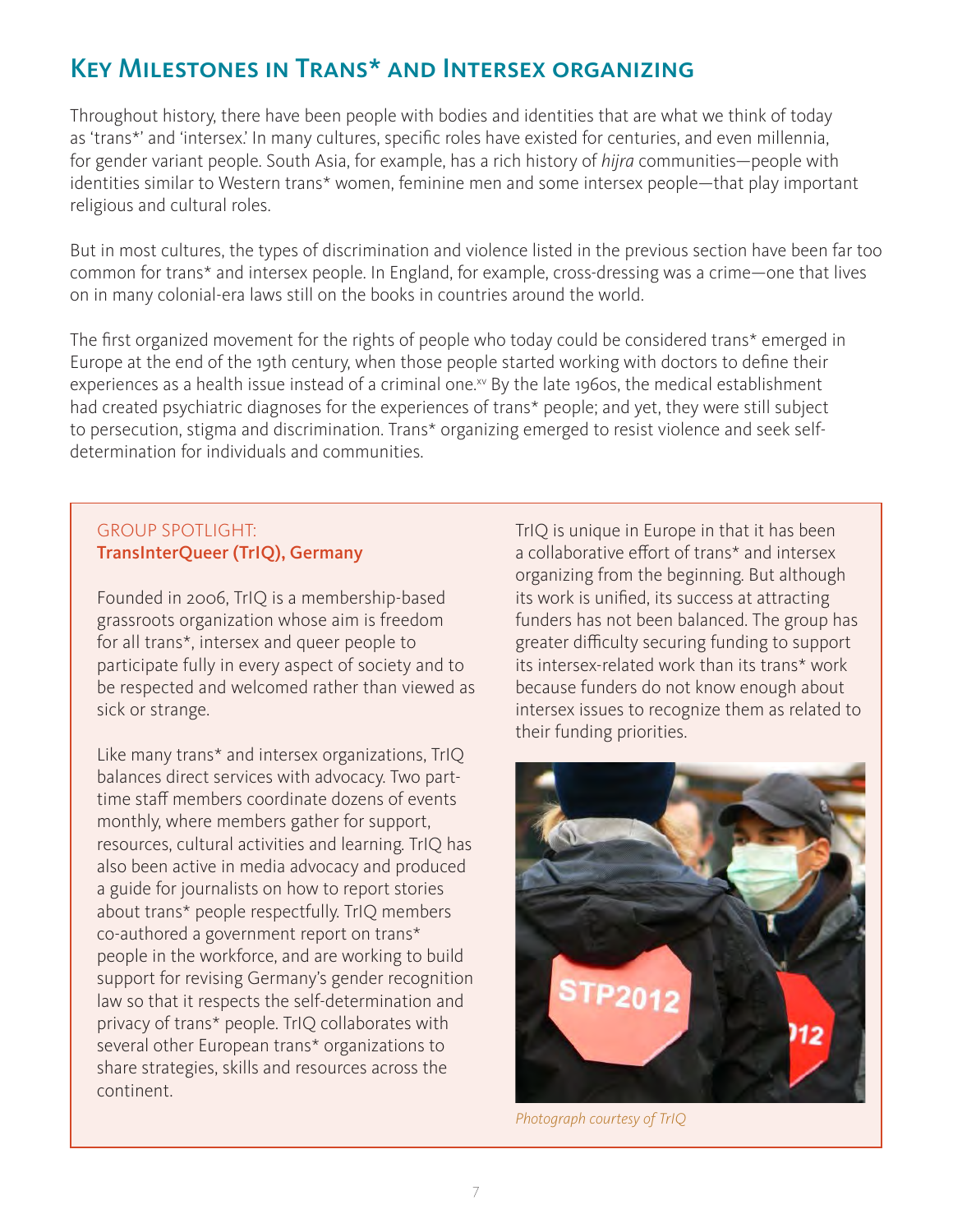Today's trans\* movements include international,<sup>5</sup> regional<sup>6</sup> and independent groups and activists in almost every country.7 Many of these groups organized in response to the HIV epidemic in the 1980s, which hit trans\* communities hard.<sup>xvi</sup> Today trans\* movements support trans\* people's human rights and work to overturn the classification of gender identity disorder as a psychological illness. The priorities of trans\* activists include stopping transphobia in institutions and in society; promoting legal recognition for trans\* people; and securing access to health care that supports trans\* people's preferred gender identities and physiology.xix

Intersex activism started in the early 1990s when intersex adults began to meet and organize to resist the pathologization of intersex bodies, particularly the common medical practice of cutting the genitals of intersex infants and children—without the consent of the individual, and regularly also without the informed consent of parents—in order to make them conform to female and male body standards.<sup>xx</sup> After 2006, there was a surge in intersex activism caused by the emergence of a new medical terminology ("disorders of sex development") that serves to further stigmatize intersex people as having a defect.<sup>xxi</sup> Today there is an international intersex network with presence in multiple countries and regions<sup>8</sup> and many independent intersex groups and activists working around the world. Intersex activists continue to work to bring an end to practices that mutilate or seek to 'normalize' intersex people, such as genital surgeries, psychological therapy and other medically unnecessary treatments.<sup>xxii</sup>

In some places, trans\* and intersex activism are independent and separate, while in other contexts, they are more intertwined. In South Asia, for example, both trans\* and intersex people may be part of hijra communities. In East and Southern Africa, where the movements emerged and developed together, trans\* and intersex activists are organizing around shared agendas and goals.

#### GROUP SPOTLIGHT: Aneka & Sangama, Karnataka, India

Aneka supports grassroots mobilization of sex workers and sexual minorities, including trans\* men and trans\* women, *hijras, jogappas, kothi* and people of other gender categories beyond the man/woman binary.

A cornerstone of Aneka's work is a program that trains and supports community leaders to conduct research projects that address problems in their communities. The community leaders are involved in the entire process—from selecting a topic to designing the study, conducting the research and analyzing the data. XXVIII One recent project was led by four trans\* community

members (one *jogappa*, two *hijras* and one *kothi*), and will culminate in the forthcoming report, "Our Health, Our Lives, Our Futures." The report analyzes HIV prevention programs through the eyes of transgender people who have experienced them. Aneka hopes the report will inform the development of better services and empower the communities that participated to advocate more effectively for their rights.

Aneka works closely with its sister agency in India, Sangama, which focuses on advocating for better treatment of sex workers by governments and media representatives. Together Aneka and Sangama, along with other groups, have successfully brought the concerns of sex workers and sexual minorities to the attention of decision makers.

<sup>5</sup> Such as GATE, International Lesbian, Gay, Bisexual, Trans and Intersex Association Trans Secretariat and Transgender Europe's Transrespect versus Transphobia project.

<sup>6</sup> Such as the Asia Pacific Transgender Network, the Pacific Sexual Diversity Network, Transgender Europe, Transitioning Africa and REDLACTRANS.

<sup>7</sup> There are many remaining gaps, though: some groups only represent a segment of the trans\* community (for example, only people in the trans\* feminine or trans\* masculine spectrum), and most of the regional groups do not have active members in all countries covered.

<sup>8</sup> Organisation Intersex International – OII, additionally ILGA provides meeting spaces through the Intersex Forum.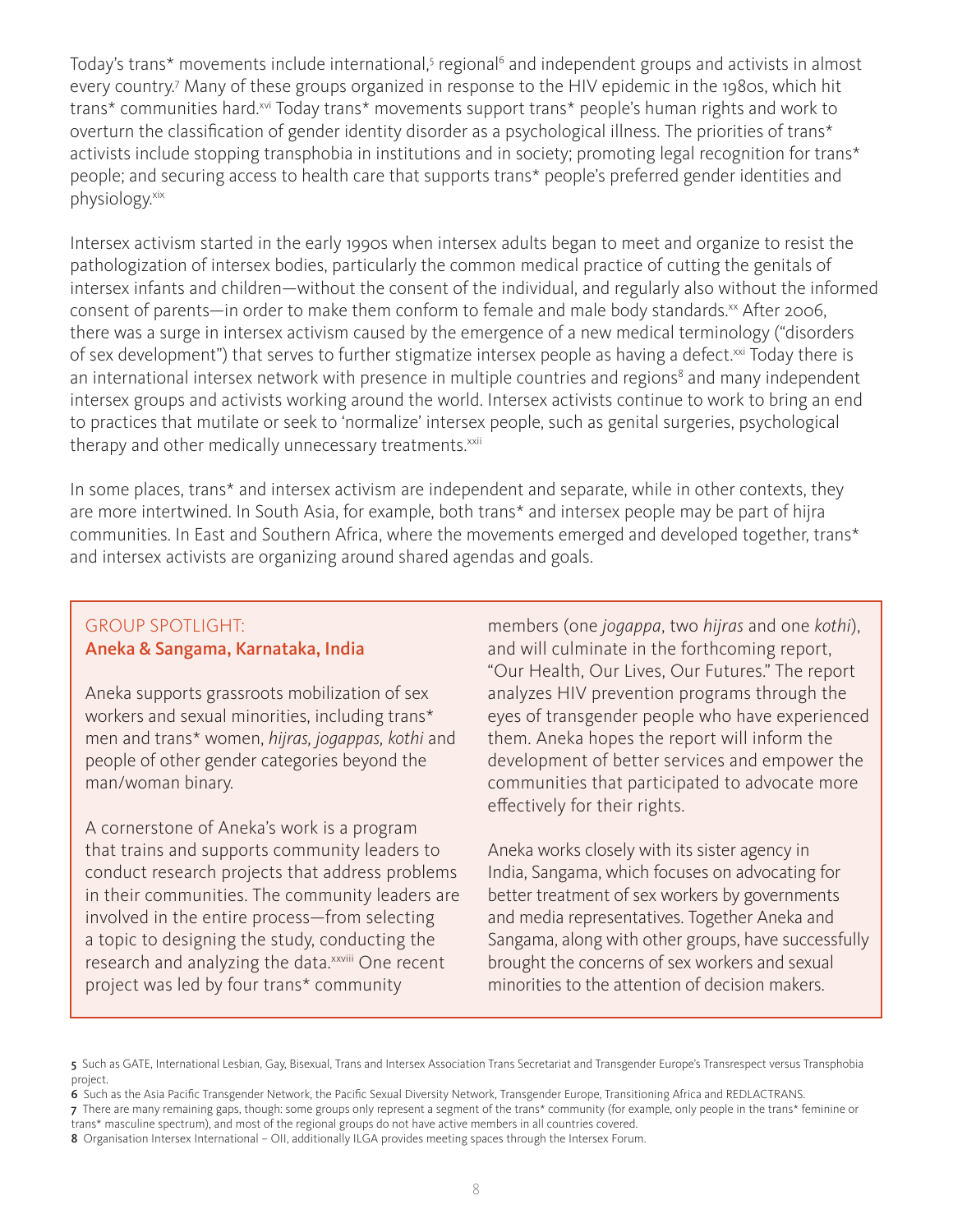Whether separate or part of a joint movement, both trans<sup>\*</sup> and intersex activism have complex relationships with lesbian, gay and bisexual (LGB) activism. Sometimes they are grouped together as 'LGBTI.' While this grouping has some advantages, in many places gay and lesbian groups fail to prioritize or even acknowledge the specific needs of trans\* and intersex communities, such as lack of legal recognition of their gender, forced sterilization, classification as a medical disease and genital mutilation. Many trans\* and intersex respondents to our survey felt that their communities' issues are different enough that the disadvantages of organizing under the LGBTI umbrella often outweigh the advantages.

## INTERSEX GROUP SPOTLIGHT: OII Australia

Australia has made significant advances in respecting the human rights of intersex people, and this is largely thanks to the advocacy of OII Australia—the Australian affiliate of Organization Intersex International. The group was instrumental in securing the passage of the groundbreaking national anti-discrimination law that recognizes "intersex status" and prohibits discrimination against intersex people; and provided guidance on new federal gender identity regulations that ensure that intersex and other people may choose to identify themselves with a third 'X' gender marker. On top of its successful advocacy program, OII Australia is a go-to resource for

information about intersex issues throughout the country and internationally.

Remarkably, OII Australia accomplishes all this with no paid staff, relying almost exclusively on the contributions of volunteer members. If the group could employ just two or three staff members, imagine what it could achieve. OII Australia hopes to provide peer support for intersex adults and families of intersex children, conduct robust policy development at the national and state levels, and provide training and educational materials to improve the understanding of intersex issues among medical providers and the broader community, in Australia and beyond.

## The Current Funding Landscape for Trans\* and Intersex Work

While foundation funding for LGBTI groups and issues has grown dramatically in the past ten years, xxiii this funding has not sufficiently reached trans\* and intersex communities. This is largely because LGBTI movements have historically failed to address issues of priority to trans\* and intersex people. The "T" and the "I" are often included in LGBTI organizations in name only, with little impact on the organizations' programs, priorities or leadership.<sup>xxiv</sup> While some LGBTI organizations make genuine efforts to include trans\* and intersex people in their leadership, many do not, and some are even hostile to trans\* and intersex people.

Only a small number of private funders (including Open Society Foundations and the Arcus Foundation), public foundations (such as Mama Cash, American Jewish World Service and the Astraea Lesbian Foundation for Justice) and governments (including the Netherlands, the United States and Scotland) support trans\* activism. Even fewer funders support intersex groups.

*"The LGB groups that gain the funding for LGBTI tend to ignore the T/I, or do not know enough about T/I to do constructive work."* —SURVEY RESPONDENT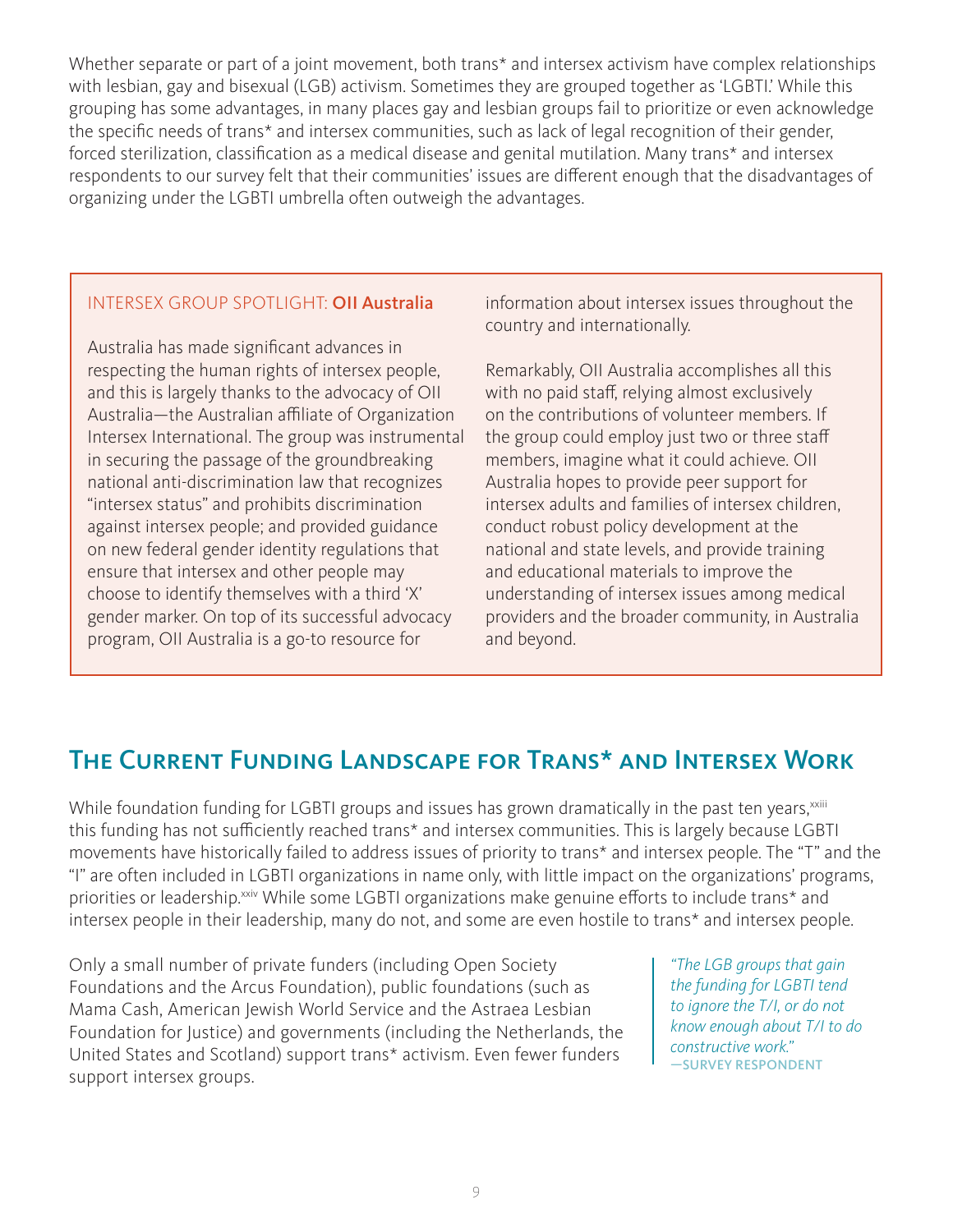## The good news is that there are clear and exciting opportunities for funders to support trans\* and intersex work.

There is a diverse and vibrant movement of trans\* and intersex-led groups doing critical and groundbreaking work—and they could be accomplishing so much more with additional funding.

Trans\* and intersex groups are organizing at every level. Local and national groups are pressing for— and sometimes winning—laws to protect gender variant children from discrimination in schools. They are providing vital health information to their members and helping them access health service providers that respectfully meet the needs of trans\* and intersex people. They are providing vocational training and helping people pursue education and find jobs. They are running arts and cultural programs that aim to change social norms about gender identity and body diversity, and they are fighting for trans\* and intersex people's rights to change their legal gender without overly burdensome requirements that are prohibitive for the vast majority of sex and gender variant people around the world. Finally, they are providing spaces for trans\* and intersex people to meet, organize, and build community, leadership and power so they can work to transform their own circumstances.

On a global scale, international and regional groups are working to bring about legal and policy reform by engaging in dialogue with decision-makers at the United Nations, World Health Organization, the International Olympic Committee and other international and regional bodies. They are also providing opportunities for local trans\* and intersex groups to network with others in their communities and around the world, enabling groups to share strategies across borders.

### TRANS GROUP SPOTLIGHT: Comunidad de Trans-Travestis Trabajadoras Sexuales Dominicana (COTRAVETD), Dominican Republic

Comunidad de Trans-Travestis Trabajadoras Sexuales Dominicana (COTRAVETD) is an organization of trans\* women and *travesti* sex workers that provides health information and services and trains medical providers, journalists, and decision makers about trans rights.

COTRAVETD began as a program of Movimiento de Mujeres Unidas (MODEMU), a sex workers organization comprised of mostly cisgender women. As it became clear that MODEMU's trans\* members faced specific challenges, COTRAVETD gradually built its capacity until it

could launch as an independent organization. Today it is a national leader for trans\* rights, working in partnership with MODEMU and other advocacy groups.

COTRAVETD trains and empowers members of its community to become effective advocates for trans rights. Its current advocacy efforts are ensuring that trans people are part of national dialogues taking place in the Dominican Republic on HIV prevention and the rights of LGBT people and sex workers. The organization plans to some day create a network of medical and community centers for trans people throughout the Dominican Republic and Haiti. As it works to develop leadership in the trans\* community it is laying the groundwork to make that dream a reality.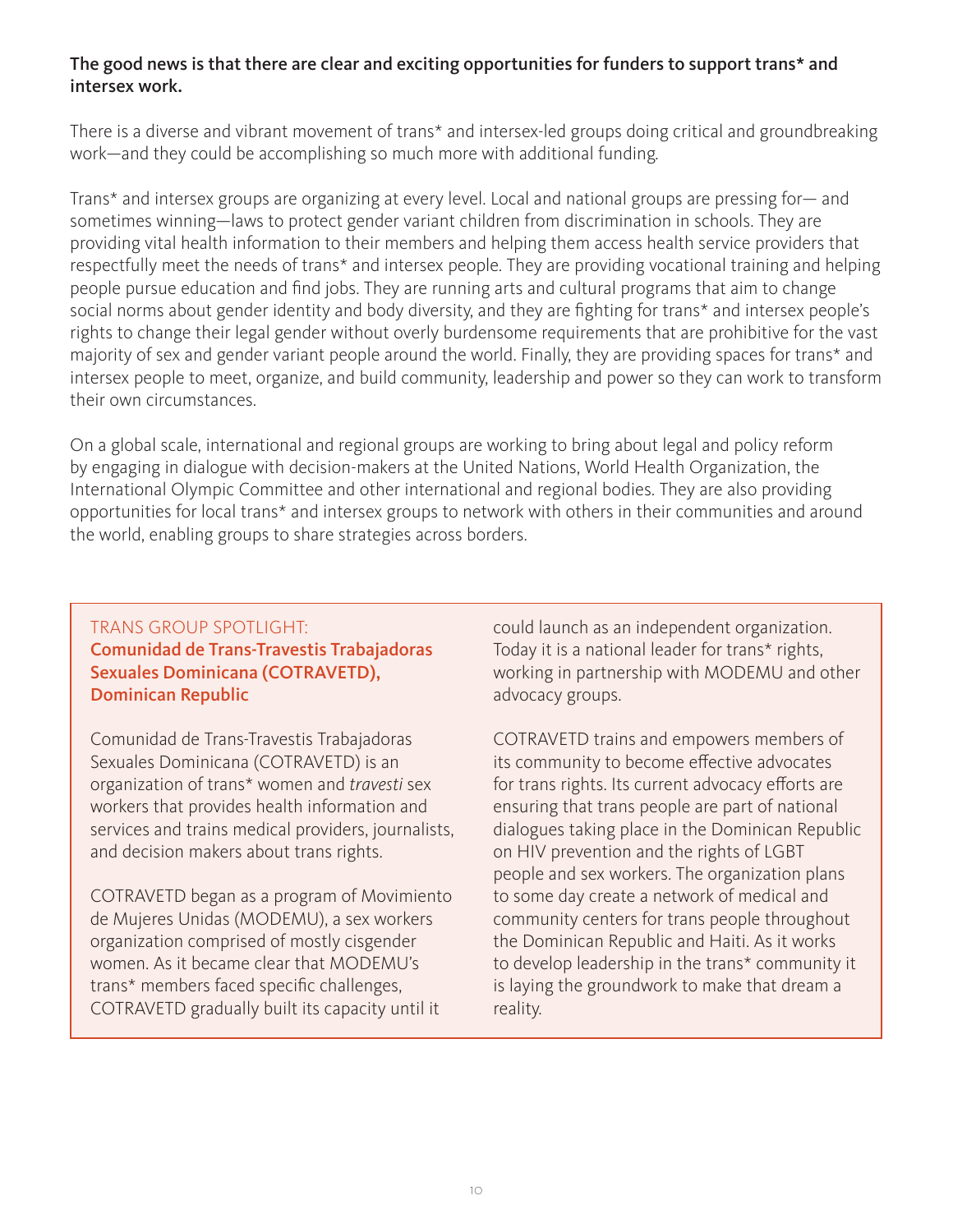## SURVEY RESULTS

Based on the responses of 340 trans\* and intersex groups around the world, our findings show a diverse and growing movement whose impact is currently limited by a lack of access to funds and resources. At the same time, the survey reveals tremendous potential. Funders have the ability to dramatically multiply the impact of trans\* and intersex groups by providing funds and support and making the human rights of this community a significant priority in their giving strategies.

## Growth, Reach and Demographics

#### Trans\* and intersex movements are young, diverse and growing rapidly worldwide.

Based on the founding dates of groups surveyed, the total number of trans\* and intersex groups has grown almost exponentially in the last decade. The majority were founded after 2005 and almost a third (29%, n=331<sup>9</sup>) were founded in the three years prior to the survey.<sup>10</sup>



### Number of New Groups Founded, 1985-2013, by Leadership Demographics

#### Trans\* and intersex groups exist in every region of the world.

Trans\* and intersex activists are organizing all across the globe. The graph below shows the number of groups in different regions. In addition, there are sub-regional patterns; for example, there are many more groups in Eastern Africa than in Southern or Western Africa. Western Europe has more organizations than Eastern Europe.<sup>11</sup>

<sup>9</sup> n is used to note the total number of valid responses for that question.

<sup>10</sup> As described above, while the formal organization of trans\* and intersex groups is recent, it is important to note that many of these groups build on long cultural histories of trans\* and intersex people as well as less formal organizing.

<sup>11</sup> This sample is not completely representative, due to limitations in the survey methodology. For example, there were no respondents from Brazil, likely because the survey was not available in Portuguese. The fact that only two groups responded from Mainland China and Taiwan does not adequately represent the number of trans\* and intersex groups in those countries.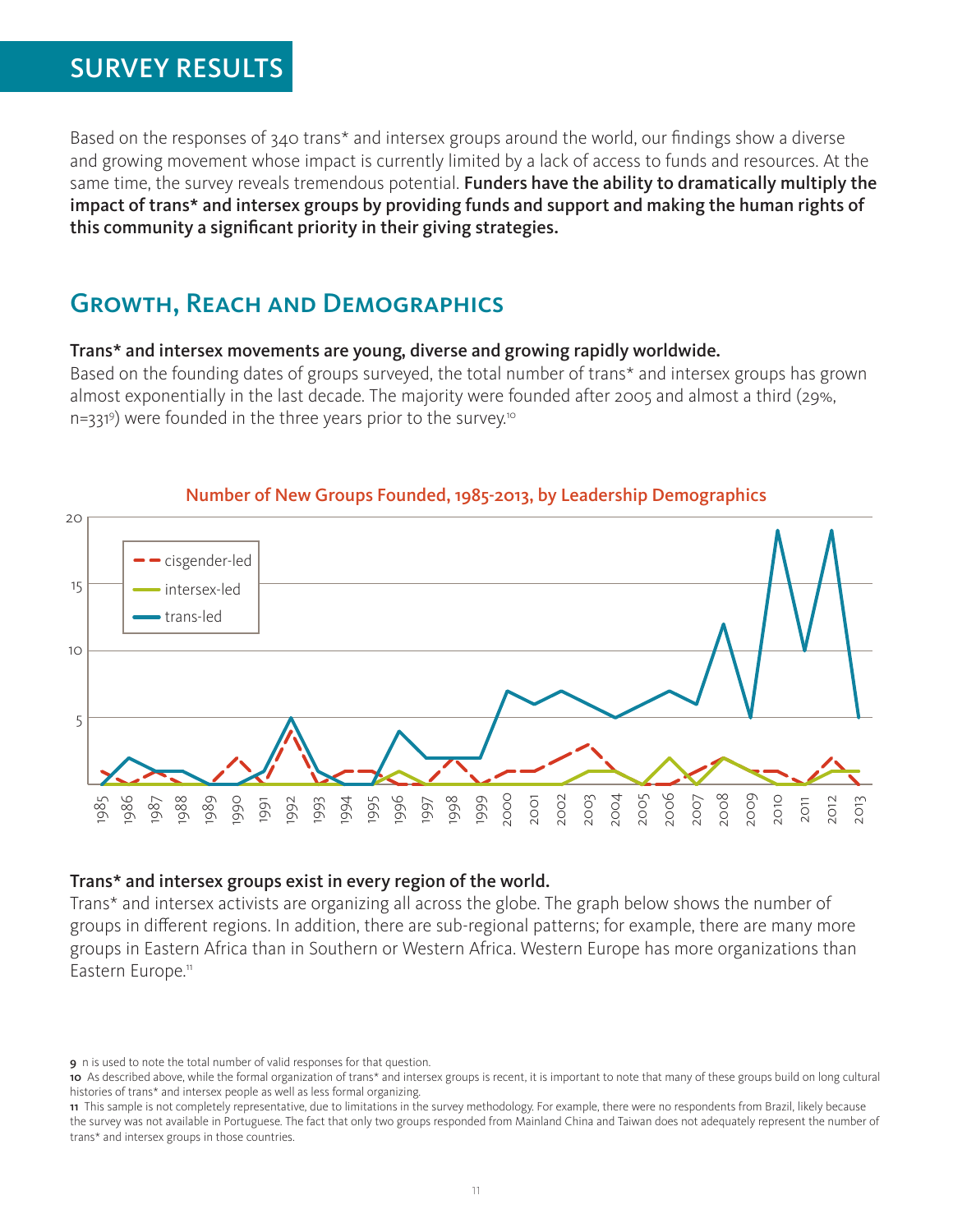### Number of Responding Groups per World Region



## Most trans\* and intersex groups work locally, with a few global and regional groups.

Groups surveyed work primarily within their home countries, with the greatest number working at the local level (38%), national level (34%) and provincial/state level (20%). In the sample there are 22 groups stating they work regionally (7%) and six stating they work globally (2%) (n=338).

## Trans\* and intersex people hold multiple identities.

Within the trans<sup>\*</sup> and intersex communities served by respondents, there are many populations that are of interest to funders. For example half of the groups reported that their constituents are mostly or all from low-income backgrounds (51%, n=298). A quarter of the groups reported that their constituents are mostly or all people living with HIV (25%, n=313). A third described their constituencies as mostly or all sex workers  $(31\%, n=303)$ .

We also asked groups about the gender identity of their constituents. Half of groups described their constituents as mostly or all trans\* women (50%, n=317), a third said their constituents are mostly or all trans\* men (36%, n=310), a third identified most or all of their constituents with a local term (29%, n=247), a quarter said that most or all of their constituents identify as neither male nor female (25%, n=301) and 14% said their constituents are mostly or all intersex people ( $n=289$ ).<sup>12</sup>

## Decision Making and Autonomy

Many trans\* and intersex groups are led by trans and intersex people, but a surprising number are not. We found that some groups surveyed are led by trans<sup>\*</sup> and intersex people ("self-led") and others are not. This difference provides us with insight into the extent to which trans\* and intersex people are able to make important decisions about their work and lead their own organizing efforts.<sup>13</sup> Respondents to the survey fall into the following categories:

<sup>12</sup> Multiple answers were possible, which explains some overlap. Not all groups answered for each identity category, which is whyat there are varying total valid numbers (n).

<sup>13</sup> We determined whether or not a group is self-led by asking whether the persons making financial decisions for the organization are trans\* or intersex identified. We chose financial decision-making as the indicator of leadership because the extent to which trans\* or intersex people participate in financial decision-making is a strong indicator of their power to represent their own needs, interests and voices within an organization and with funders.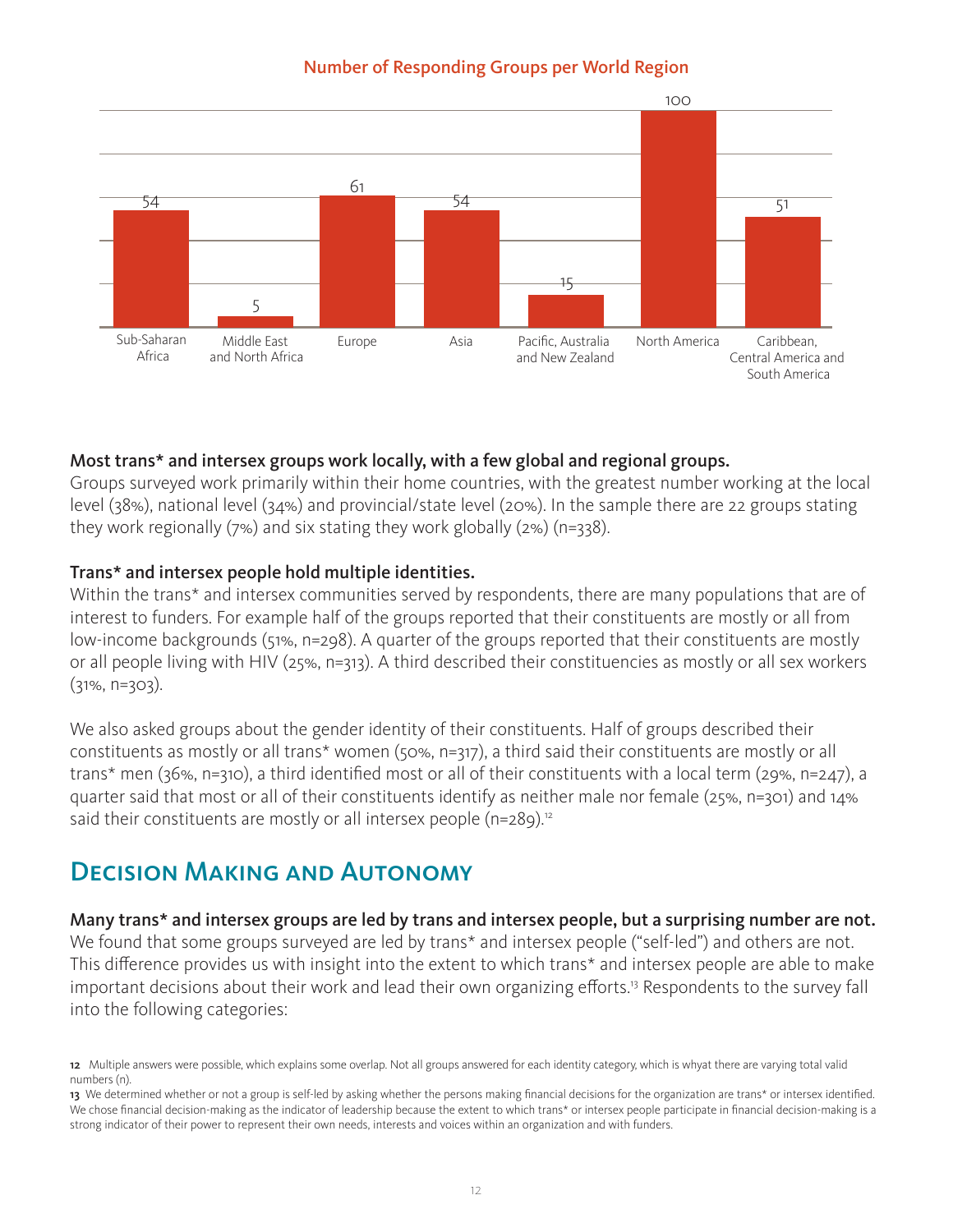- 198 are 'self-led groups'—groups whose important financial decisions are made entirely or mostly by intersex people and/or trans\* people. Of these self-led groups:
	- 148 are 'trans\*-led'—groups whose important financial decisions are made entirely or mostly by trans\* people.
	- 10 are 'intersex-led'—groups whose important financial decisions are made entirely or mostly by intersex people.
	- 40 are 'other self-led'—groups whose leadership is not clearly either trans<sup>\*</sup> or intersex, but which does not contain strong representation of cisgender or non-intersex people.
- 32 are 'not self-led groups'-groups whose important financial decisions are made entirely or mostly by people who are neither trans\* nor intersex.
- 110 groups did not provide sufficient or clear enough data on the gender identities of their key financial decision-makers to be categorized as self-led or not self-led.

The majority of groups in the survey are self-led (63%, n=340). There are some notable regional differences. Groups in the Caribbean, Central and South America (73%, n=51) and Asia (65%, n=54) tend to be more self-led than groups in North America (53%, n=100), the Pacific, Australia and New Zealand (53%, n=15) and Middle East and North Africa (40%, n=5).

## INTERSEX GROUP SPOTLIGHT: Advocates for Informed Choice (AIC), USA

Surgical intervention is commonplace for intersex infants in the U.S.—as in many places of the world—even though it is rarely necessary and often harmful. Advocates for Informed Choice (AIC) works to protect infants with intersex conditions from unnecessary, nonconsensual medical procedures.

AIC works to advance intersex rights through strategic legal action and community education. It challenges cases of human rights violations in court, educates medical and legal professionals about the rights of intersex people, brings together medical providers and intersex adults in dialogue about the harms done by unnecessary surgeries, and supports intersex youth leadership.

Currently AIC is part of a federal court case arguing that an intersex child's constitutional rights were violated when he received unnecessary surgery as a toddler in the care of the state. This case has raised awareness of intersex issues in mainstream media, and if it's successful, it will be a landmark legal victory for intersex rights. AIC has also provided expert



*Photograph courtesty of AIC*

testimony for the UN Human Rights Commission and the World Health Organization.

AIC sees many possibilities for alliances between the intersex movement and organizations focused on reproductive rights, children's rights, trans\* and LGB issues and many others. As it builds its reach and capacity, AIC hopes to forge stronger connections with other movements and with intersex groups in other countries, in order to strengthen the fight for everyone's access to safe, respectful and consensual healthcare.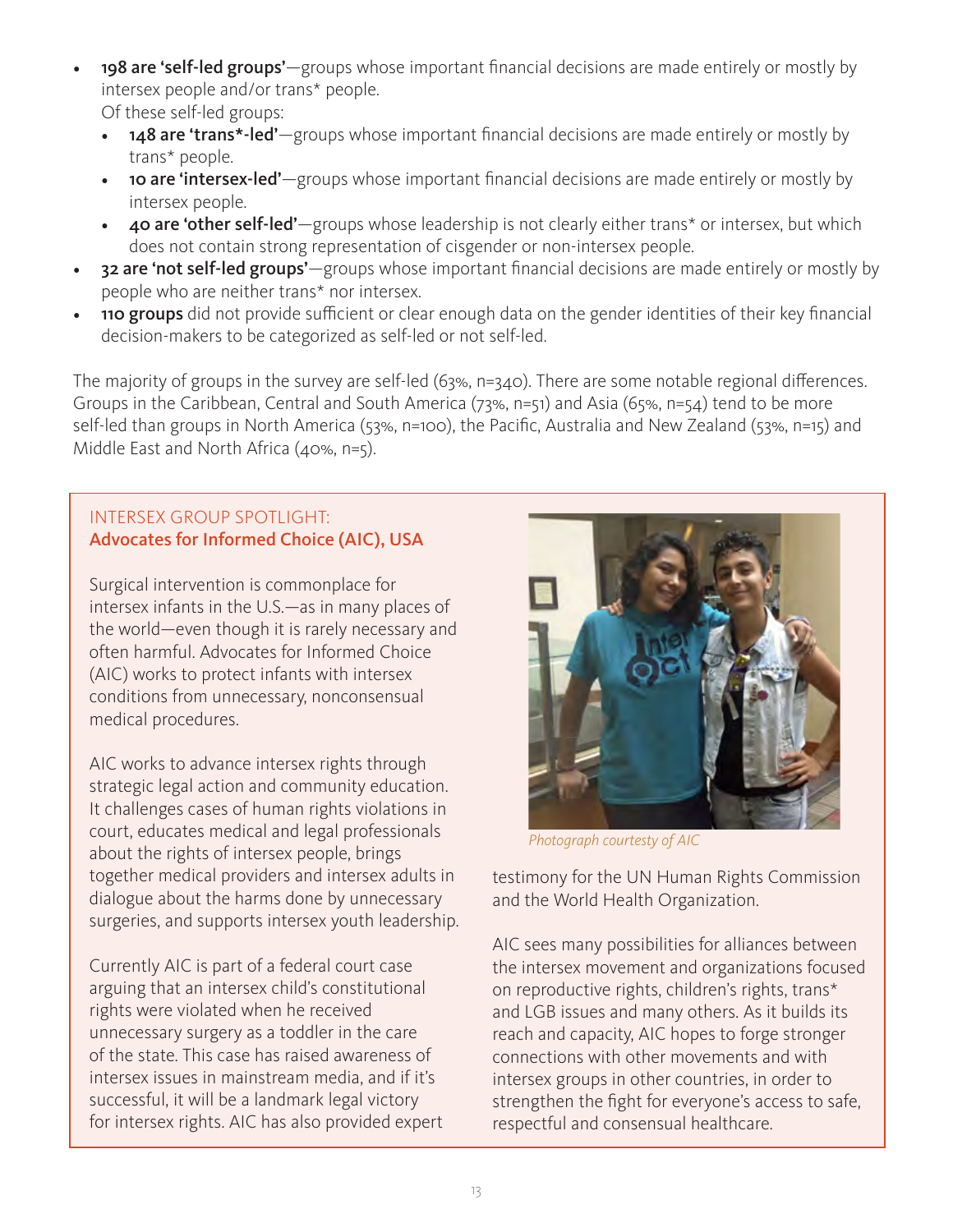## Groups want to hire from within their own communities.

Respondents to the survey indicated that their staff is fairly diverse in terms of gender identity. Many groups have staff comprised of mostly trans\* or intersex people, with only a few cisgender or nonintersex staff. However, a full quarter of groups have staff that are all or most cisgender or non-intersex (n=116).

A key theme that surfaced during the research process is that trans\* groups want to hire from trans\* communities, but because trans\* people have poor access to educational and professional opportunities, it is sometimes difficult to find trans\* candidates who have the specific professional skills or qualifications a group may need. Bringing on staff from the community is essential, but may require additional resources for staff development. One leader we interviewed underscored: "We should aspire to be trans\* led… Unfortunately there aren't yet a lot of trans\* people who've had the privilege to get the training and experience."

*"It takes additional resources to bring staff on board who have the same barriers your target population will have. You cannot expect a person that was unemployed before for most of his or her life to know how to write reports... We do in-house training, but... this is the same person who's on call for crisis intervention. Every hour we spend in training is an hour we could be spending with a community member in need or actually delivering outcomes."*

—SURVEY RESPONDENT

Looking at other factors, 17% of staffed groups say that most or all of their staff are people living with HIV/AIDS (n=139). A quarter of staffed groups say that most or all of their staff are sex workers (25%, n=130). Approximately one in five groups are staffed mostly or entirely with people who were previously unemployed (22.6%, n=124); and over half of the groups have most or all staff (54.8%, n=135) coming from a low-income background.

## Half of trans\* and intersex groups are not independent organizations, constraining their ability to make important decisions about their work.

Nearly half of the trans\* and intersex groups that responded to the survey are not independent organizations, but rather, are programs of larger organizations with broader mandates beyond trans\* and/or intersex work (45%, n=338). Trans\* and intersex groups are least likely to be independent in Middle East and North Africa (n=5), where 4 out of 5 groups operate within a broader organization, followed by 65% in Sub-Saharan Africa (n=54) and 58% in Asia (n=52).



## 2012 Budget (n=324) and 2013 Budget (n=338) of Groups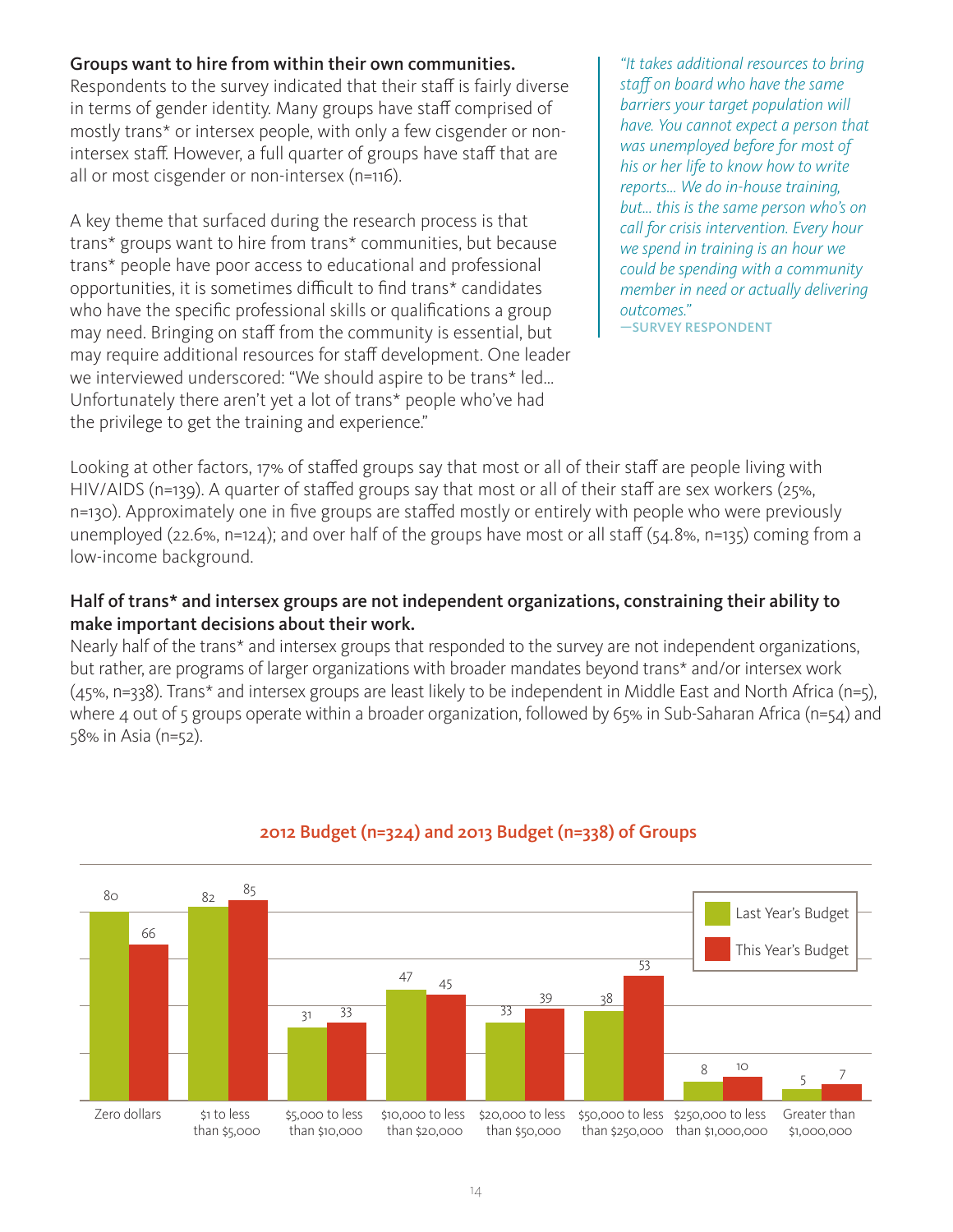This has significant implications for the ability of trans\* and intersex activists to make decisions about their own work. Only a quarter (26%) of these groups make most or all of their own financial decisions. Close to a third (32%) report that they share financial decision-making and a full 42% report that they have little or no say in financial decisions about their work (n=151). This means that a large number of trans\* and intersex activists are not able to use their knowledge of their communities' needs and priorities to make decisions about how the resources dedicated to them are spent.

Trans\* and intersex groups that are part of broader organizations are somewhat more involved in decisionmaking about the content of their work, however. About a third (31%) are mostly or fully autonomous in this regard; just over a third (39%) share decision-making with the larger organization; and just less than a third (30%) have little or no say (n=151).

While it can sometimes be advantageous to work inside larger organizations—for example, groups can access support, mentorship or safety—it is clear that it has implications for trans\* and intersex activists' ability to make decisions about their work.

## TRANS\* GROUP SPOTLIGHT: Transgender Law Center (TLC), California, USA

Transgender Law Center (TLC) works to change law, policy, and attitudes so that all people can be themselves and lead lives free of discrimination and violence.

TLC has achieved many landmark victories for trans\* rights in California—from protecting trans\* students in public schools, to outlawing discrimination in housing and employment, easing the requirements for changing one's legal gender, and ending the exclusion of trans\* people from health insurance policies. At the national level, TLC won a ruling from the Equal Employment Opportunity Commission

establishing that Federal law protects trans\* people against sex discrimination, and has also worked to ensure the inclusion of trans\* people in the Affordable Care Act. Because these victories are highly contested by right-wing groups, TLC will fight to maintain this legislation in the face of hateful counter-campaigns.

Moving forward, TLC is working with immigrant rights groups to protect trans\* immigrants, and is advocating for trans\*-inclusive healthcare across the U.S. TLC also plans to increase its collaboration with activists and other trans\* groups in the U.S. and in other countries in order to build and strengthen a global movement for trans\* equality.

## Limited Budgets, Limited Capacity

## Trans\* and intersex groups operate with meager budgets.

Across the board, trans\* and intersex groups operate on scarce resources. More than half (54%) of groups have a current annual budget of less than \$10,000. Nearly all groups (95%) have budgets of less than \$250,000 a year (n=338). With such small budgets, trans\* and intersex groups are deeply constrained in their ability to address the serious human rights violations outlined at the beginning of this report.

In this context, trans\* and intersex groups that grow and win significant public victories quickly stand out. The most stable and well-resourced of the trans\* and intersex-led groups come to be seen as cornerstones of the movement, and other groups often turn to them seeking capacity building assistance, fiscal sponsorship and mentorship. Yet even the largest of the trans\* and intersex-led groups are still quite small, and maintaining their own work and funding while supporting smaller and newer groups can be a strain.

However, in a promising sign of growth, many organizations saw budgets increase over last year.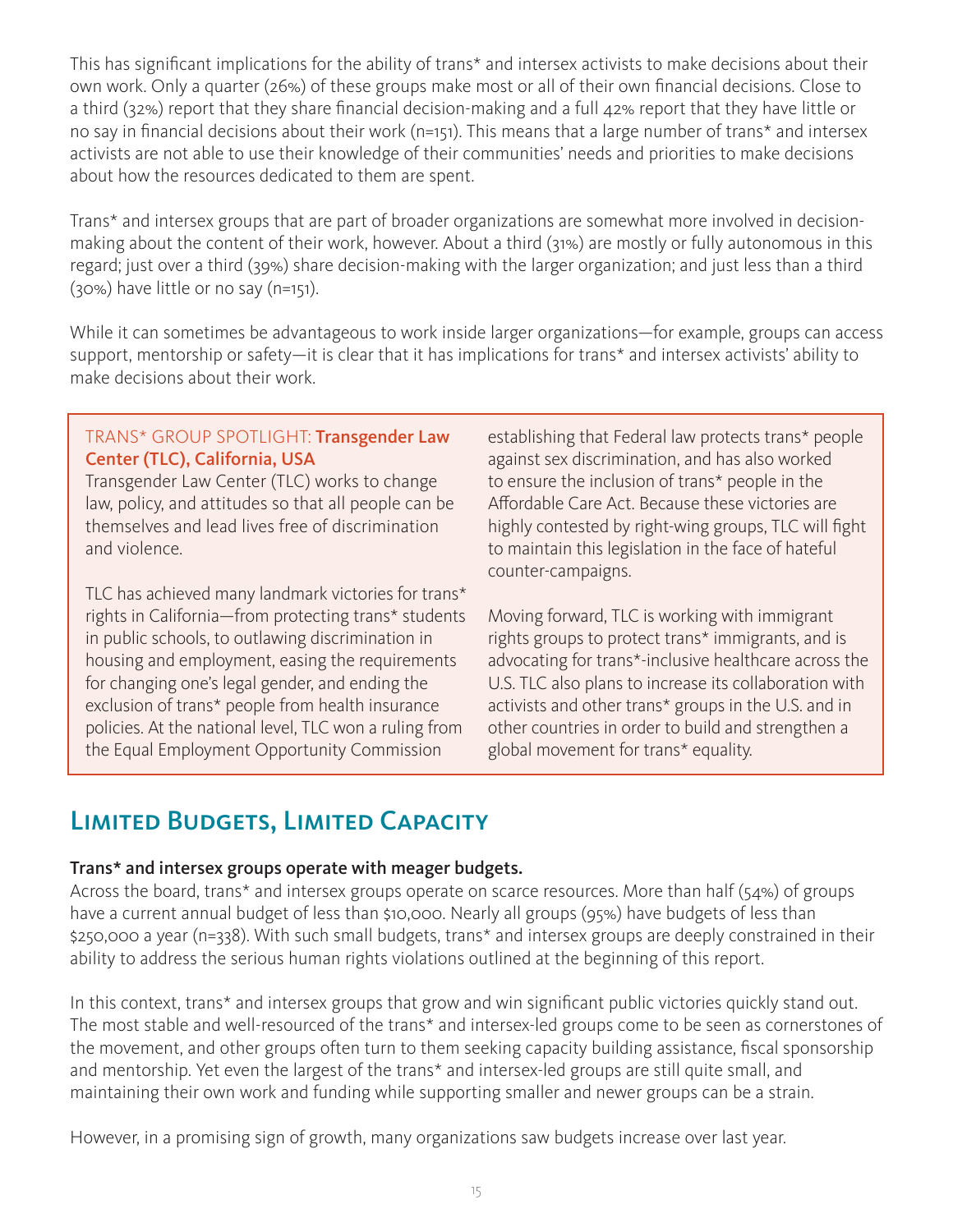

### Groups led by trans\* and intersex people have smaller budgets and less savings than those that are not self-led.

There are stark differences in the budget sizes of groups led by trans\* or intersex people and groups that are not. Intersex-led groups have a median annual budget of \$0 - \$ 5,000. Trans\*-led groups have a median annual budget of \$5,000 - \$10,000. In sharp contrast, groups that are not led by trans\* or intersex people have a median annual budget of \$20,000 - \$50,000 for their trans\*/intersex work.

The groups surveyed do not have significant financial stability. While non-profit industry standard is for organizations to have 3-6 months' expenses in reserves, 68% of groups working on trans\* and intersex issues have no reserves or savings at all (n=339). Of the 81 groups that do have savings, a quarter (24%) could exist on them for only two months and just over half (57%) could last for six months. As with budget size, the savings picture is worse for trans\*- and intersex-led groups: 90% of intersex-led groups and 72% of trans\*-led groups have no savings, compared to 47% of not self-led groups.

## Budget, Savings, and Staff by Leadership Demographics

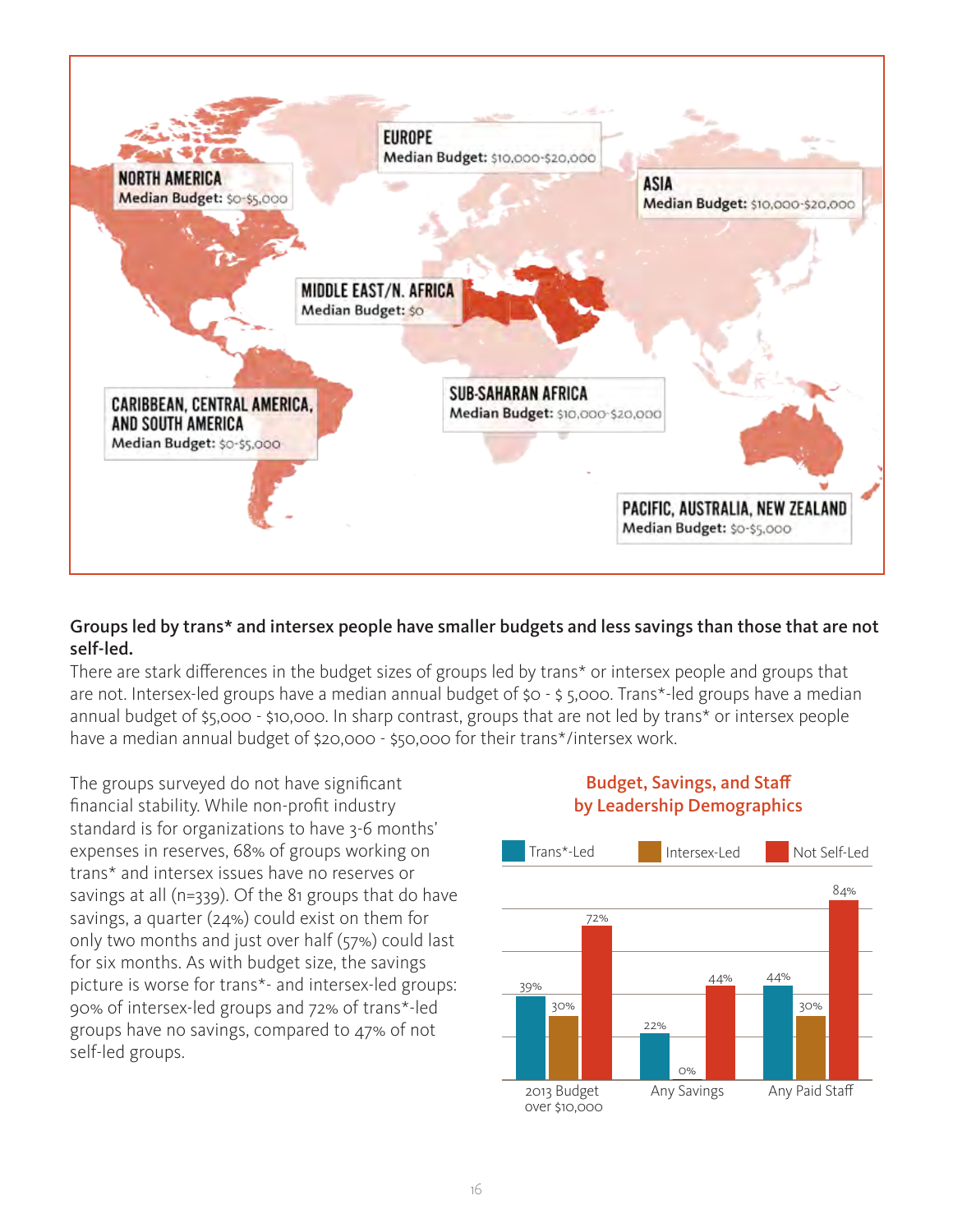### Trans\* and intersex groups are severely under-staffed.

More than half of the groups surveyed have no fulltime staff (55%, n=319) and half of the groups have no staff at all (49% n=340). Of the groups that have fulltime staff members, over half ( $54\%$ ) have 4 or fewer, and 80% have 10 or fewer (n=145).

A much smaller proportion of trans\*- and intersexled groups (46%, n=198) have paid staff, compared to groups that are not self-led (84%, n=32). Clearly, trans\* and intersex groups do not have sufficient staff capacity to carry out their critical work.

### Groups with Full-Time Staff Members (n=319)



## Current Funding for Trans\* and Intersex Groups

## Trans\* and intersex groups are severely under-funded.

Only half of the groups surveyed receive external funding for their trans\*/intersex work (50%, n=333). More than half of those who do not have funding have tried to get it in the past but have not succeeded (56%, n=133).

## Trans\*- and intersex-led groups have significantly less access to funding than those that are not self-led.

The composition of groups' leadership has an influence on their abilities to obtain funding. While 59% of groups not led by trans\* or intersex people receive external funding (n=32), only 50% of intersex groups  $(n=10)$  and 54% of trans\*-led groups do  $(n=145)$ .

The most common funding sources for groups are foundations, donations and community fundraisers.

The most common sources of income for groups are foundations, donations from individuals or businesses, and community fundraisers. Least common are governments and international organizations. Again, the composition of a group's leadership is a significant factor in their access to particular types of donors. For most types of donors—especially foundations—groups that are not self-led have more access than groups that are. Intersex-led groups have the least access to funders across the board.



## 2013 Funding Sources for Groups (n=335) Percentage of Groups that Received Funding from These Sources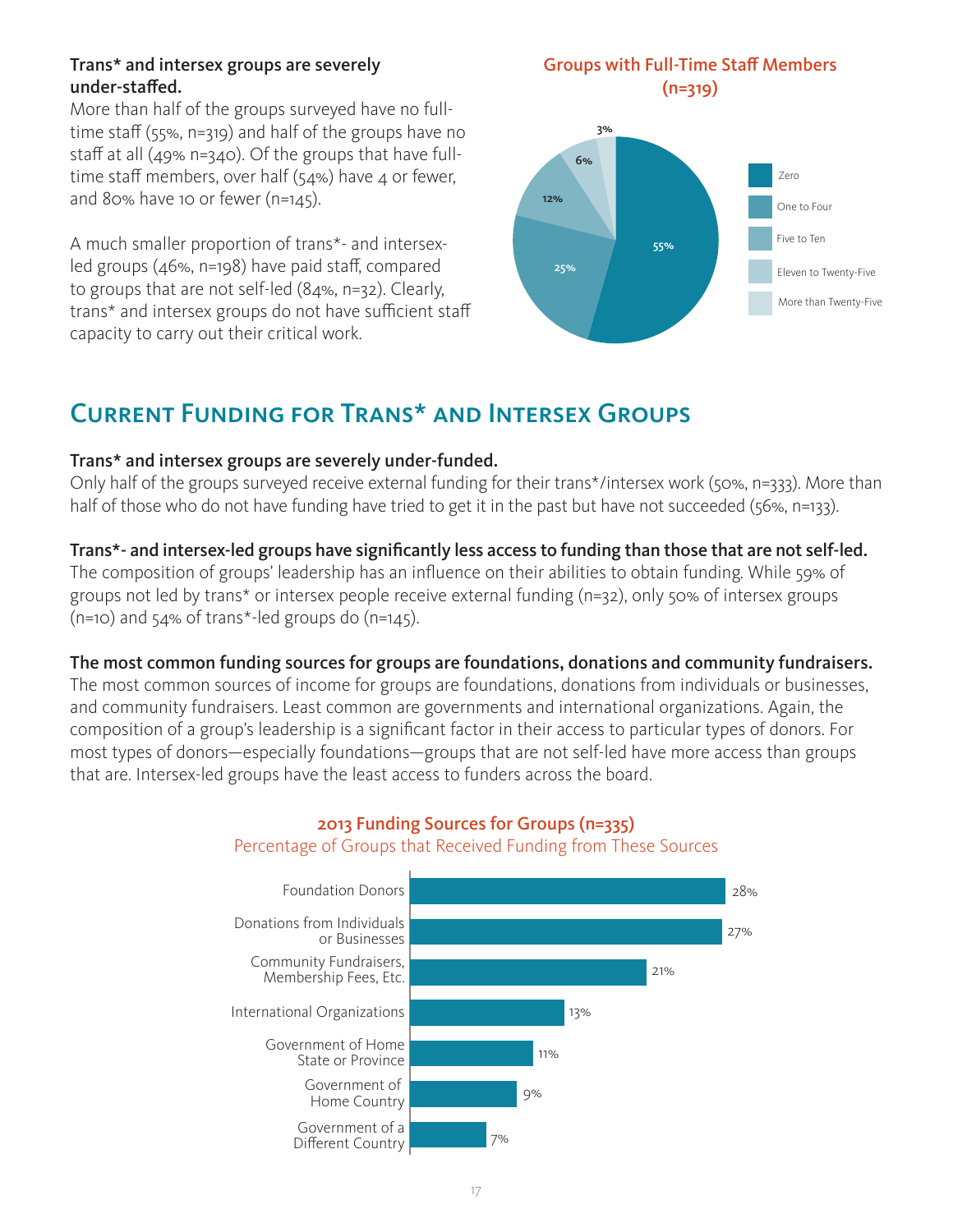## 2013 Funding Sources by Leadership Demographics



There are some key regional differences in groups' access to different types of donors:

- Foundation grants reach half of groups in Eastern Europe (56%, n=18), a third of groups in Latin America and the Caribbean (32%, n=50), a third of groups in Sub-Saharan Africa (n=54), a third of groups in Asia (30%, n=52) and a quarter of groups in North America (26%, n=99). But foundations are a less common source in the Pacific (13%, n=15), Western Europe (18%, n=44) and the Middle East and North Africa (0%,  $n=5$ ).
- In Sub-Saharan Africa, the region most affected by HIV/AIDS, there is a notably low level of funding for trans\* and intersex groups in Sub-Saharan Africa from international organizations such as the Global Fund to Fight AIDS, Tuberculosis and Malaria and the United Nations (11%, n=54).
- National governments play the largest role for groups in Western Europe (27%, n=44). State/provincial governments also play a role in Western Europe (23%, n=44), as well as in Asia (15%, n=52), North America (12%, n=99), and the Pacific (13%, n=15).

## For many groups, registration is an important factor in accessing funds.

Many funding sources are only available to organizations that are legally registered in their countries. The majority of groups surveyed are registered (67%, n=327) and this has had a positive impact on their ability to access funds. Registration and budget size are linked: registered groups have larger budgets than unregistered groups. Registered organizations have a median budget size of \$10,000 - \$20,000 (n=221), while groups not registered or whose status was not known have a median budget size of \$0 - \$5,000 (n=106).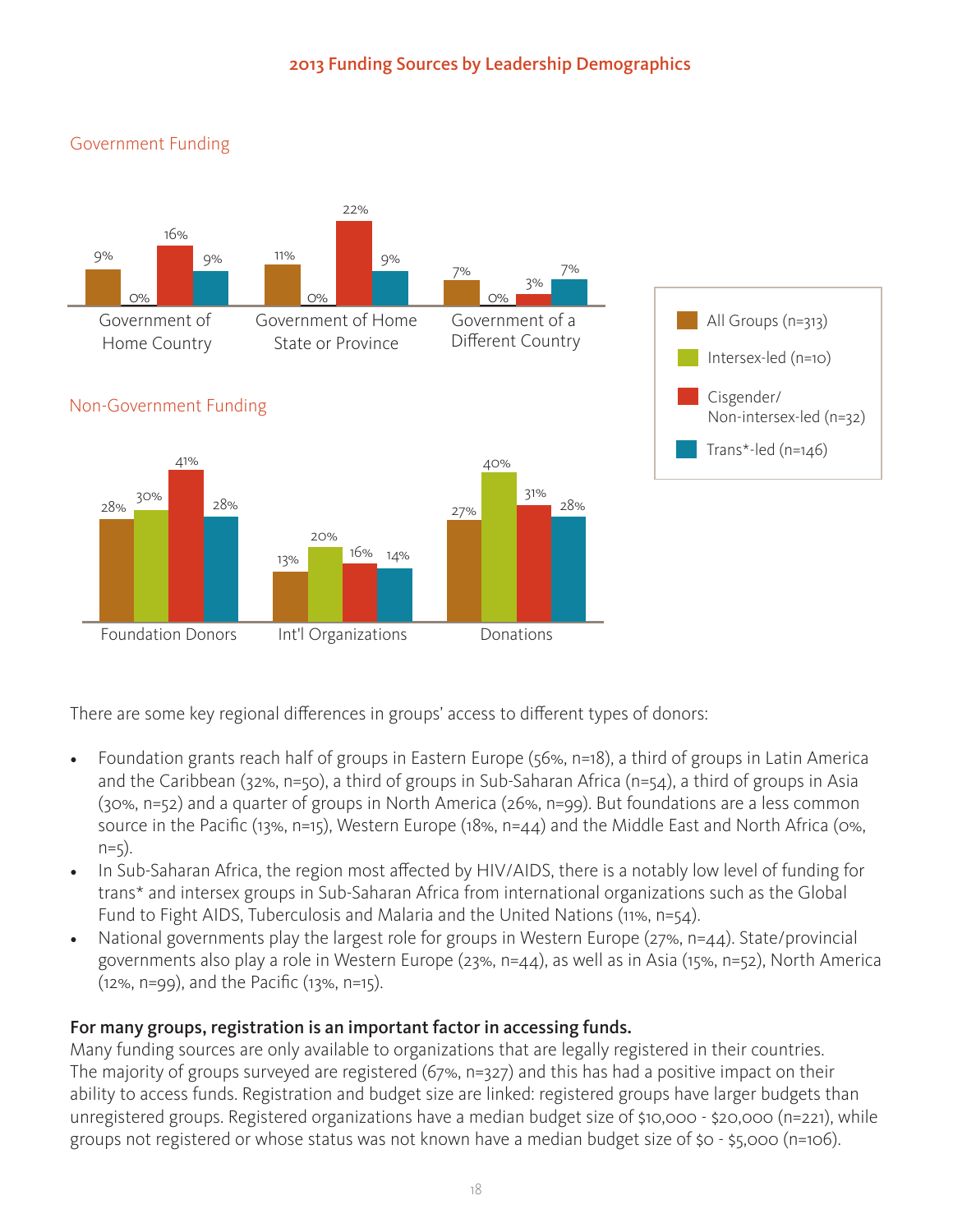### HIV/AIDS funding is a major source of resources for trans\* groups. This funding is needed but can also be counterproductive.

More than half (56%) of groups with external funding receive at least some funding for HIV/AIDS-related work, including a little more than a quarter (28%) of groups that receive most or all of their funding for this purpose (n=166). None of the intersex-led groups received any funding for HIV/AIDS work, though some of the ten intersexled groups do work in this area.

There are notable geographic distinctions in the distribution of funding for trans\*/intersex and HIV issues. While less than 30% of funded groups in Europe (n=42) and the Pacific (n=7) receive any HIV/AIDS funding, in Sub-Saharan Africa (n=24), Asia (n=27) and LAC (n=24) such funding is vital, with around 40% of funded groups from these regions indicating that most or all of their funding is dedicated to HIV/ AIDS work.

HIV/AIDS-related funding is important for trans\* groups. However, groups report that HIV/AIDS funding can lead to increased stigma if the only trans\* work being done is HIV/AIDS-related. In some countries, trans\* people only have access to dedicated HIV services, but not to the broader healthcare system. Further, HIV funding often targets trans\* women as a subset of men who have sex with men (MSM), conflating

## INTERSEX GROUP SPOTLIGHT: Support Initiative for People with Congenital Disorder (SIPD), Uganda

In Uganda, most infants born with intersex conditions receive no medical assessment. Some are killed soon after birth, and others are hidden out of shame and fear. For the few families who can afford medical care, the interventions, like in other parts of the world, are usually harmful and unnecessary. Intersex teens and adults sometimes need follow-up care, such as hormone replacement therapy, which is often unavailable or impossible to afford. Many intersex people are ostracized, expelled from school and ejected from housing.

Support Initiative for People with Congenital Disorder (SIPD) works to protect the human rights of intersex children and adults born into this challenging context. It works within communities to provide information, counseling and referrals intersex adults and parents of intersex children. It also documents abuses and educates the public and officials through media outreach, awareness trainings and advocacy. SIPD's documentary, "My Secret Life," has been screened at health conferences, and the organization will release a new film on intersex children in schools in the coming year. *Photograph courtesy of SIPD*



gender identity with sexual behavior and failing to respect trans\* women's gender identity; this means that other trans\* people do not receive support from HIV funding streams, which often drives wedges in communities along the lines of sex and gender.

## Barriers to Accessing Funding

Groups working on trans\* and intersex issues described the following barriers in accessing funding and made recommendations for funders seeking to support the trans\* and intersex community: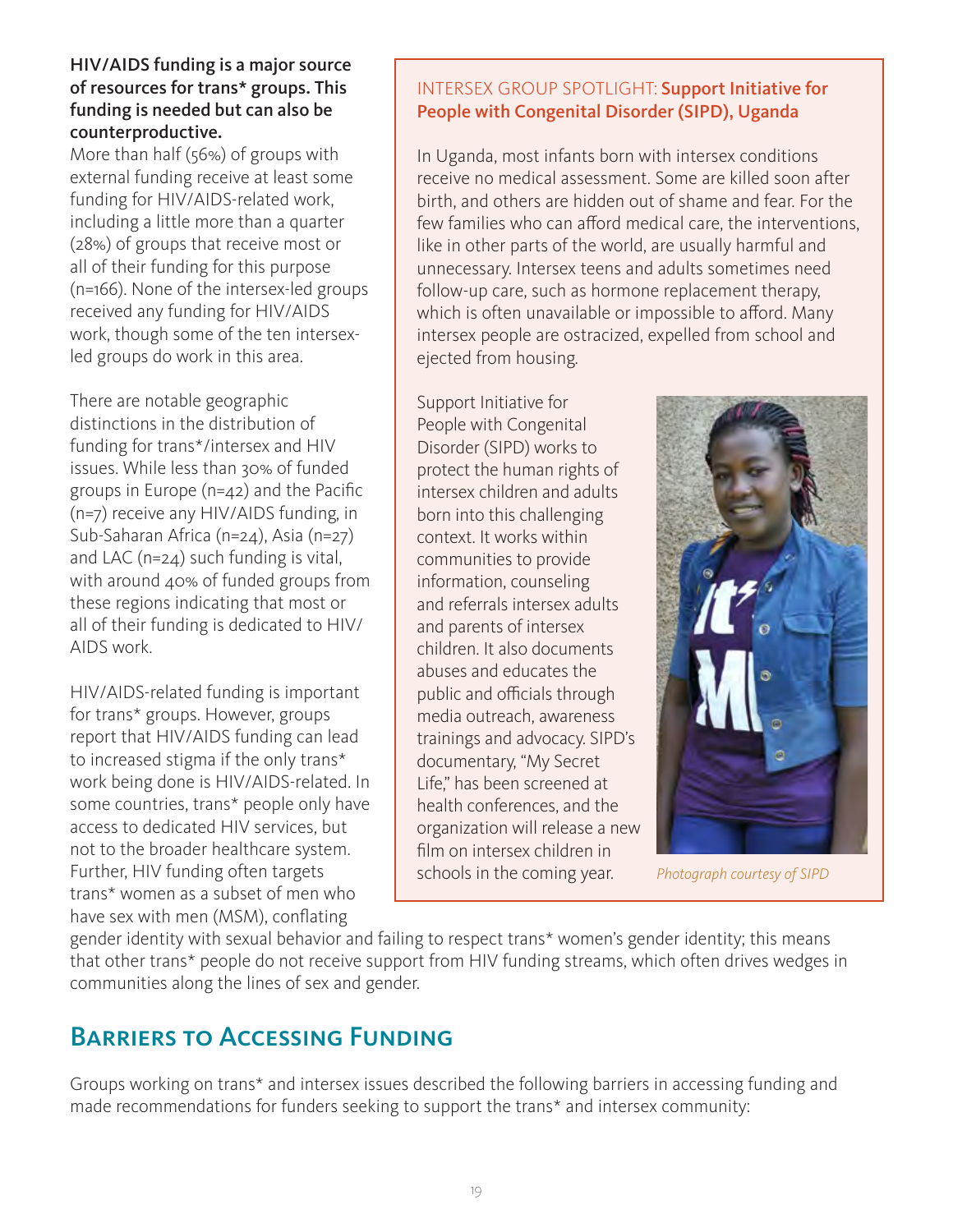## Groups do not know where to look for funding or how to make contact with donors.

By far the most common request from survey respondents is for donors to publicly state that they are willing to support trans\* and intersex groups and to do active outreach to identify potential recipients. One respondent asked that funders "Let us know on their websites that they support our groups and would consider funding them." Another asked that funders explicitly name trans\* and intersex people as target groups. Many respondents suggested more active outreach to trans\* and intersex groups, especially small grassroots groups: "In our country there are large organizations or activists who already have international recognition and are receiving funding, but they are not the only ones that work on the topic." *"Simplify application procedures and provide flexibility in use of funds, including core funding."* —SURVEY RESPONDENT

## Application procedures are too complicated and surpass the capacity of groups.

Many groups reported that their volunteers and staff are unable to fill out complicated funding applications, often in languages that they do not speak. Lack of capacity to apply for grants (including time, language fluency and education) is a significant constraint to securing funding. One group said, "We need to get the requirements of their funding to be reduced … because many trans and intersex people … do not graduate from college or even high school following the rejection and abandonment of their family and community."

Many groups would like to have help with preparing proposals for funding, and some suggested that funders should take the time to help them write grant applications and guide them through the process. One

## GROUP SPOTLIGHT: Insight, Ukraine

In Ukraine, trans\* people who seek to legally or medically transition face inhumane obstacles, including the requirement that they be surgically sterilized and hospitalized for one month in a locked psychiatric ward. Insight, a group working for the rights of LBTI people, has brought international attention to this problem by submitting a shadow report to the UN Human Rights Committee documenting this and other human rights violations against LGBTQI people. After the European Council denounced the sterilization requirement, Insight leaders were able to arrange a meeting with policy makers to discuss international standards of trans\* health care.

In addition to its advocacy work, Insight also runs an information and resource hotline. Many trans\* people are isolated and do not have access to unbiased information about trans\* issues. Employment discrimination is pervasive; most of the trans\* people who call Insight for support are unemployed and many are homeless. Insight dreams of opening a community center that could provide shelter, employment assistance, health resources and serve as a home base for trans\* activism. With funding for this project, Insight could launch even stronger advocacy campaigns and dramatically increase the impact of the Ukrainian trans\* rights movement.

group suggested that funders "allow for first-time applicants to call and have someone work with them on the application." Groups would also like to get more feedback on unsuccessful funding applications, so that they can learn from the experience to improve future proposals.

Another related challenge named by groups is their capacity to manage grants once they are received.

## Donor priorities do not match groups' needs.

Another often-mentioned problem is the difficulty of matching funders' priorities with needs prioritized by groups. In many cases, groups are forced to change their own priorities in order to secure funding. "Be aware of power dynamics between funders and grantees," noted one group. "Some grantee organizations will agree to whatever the funder wants because they feel that they're unable to challenge the funder or they will lose funding. This is a big problem as it means that the priorities of community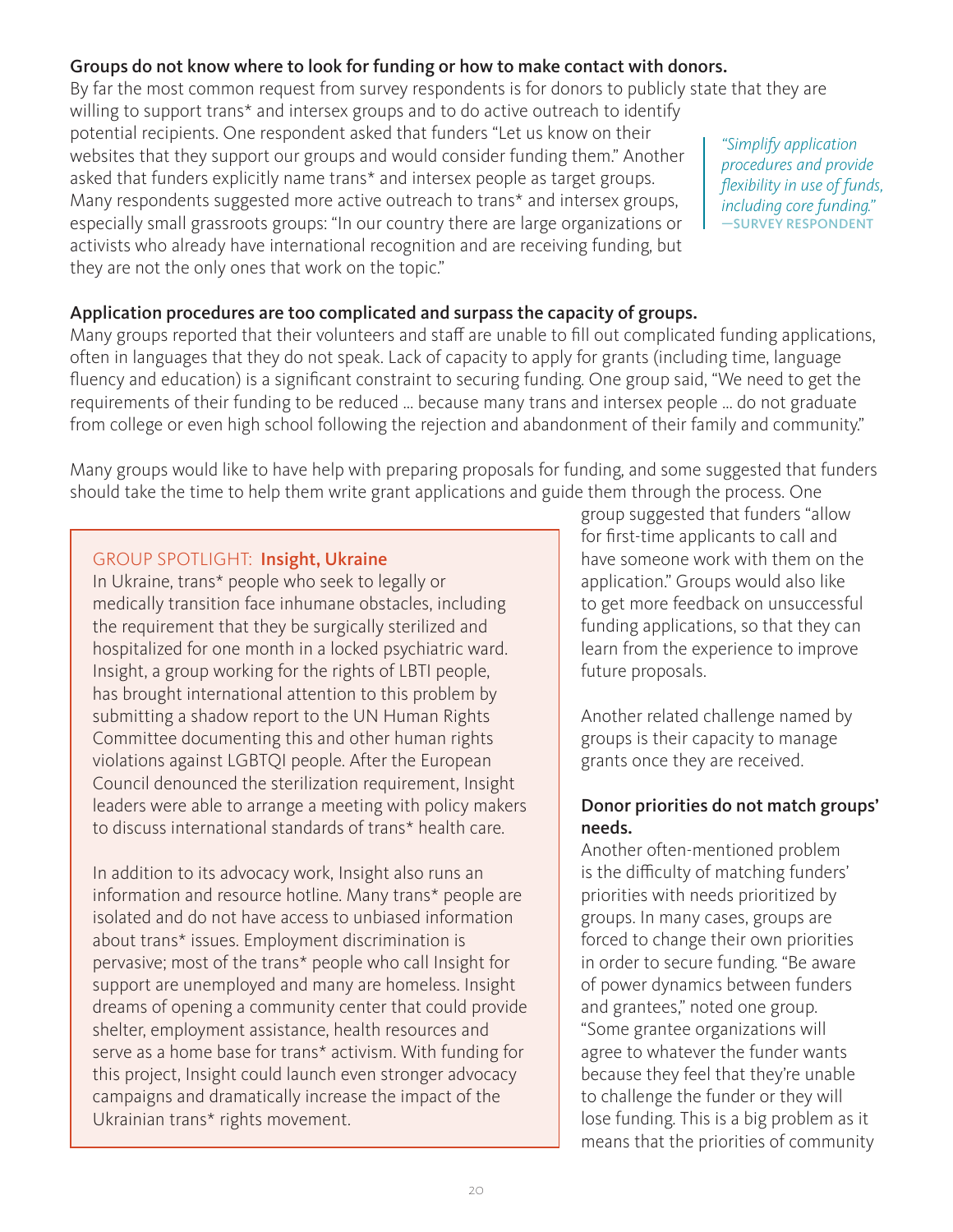members are considered less important than funders' priorities."

One of the most frequently cited obstacles is that many grants available to trans\* communities are restricted to HIV-programming, and are not available to intersex groups. One respondent put it this way: "Most funding ... is related to HIV but there are many health issues affecting trans and intersex people which are not necessarily related to HIV. This creates a tricky situation because many groups will simply create a link to HIV work in their programs just to be able to access some funding. This is very detrimental to organizing and sustainable change if we are conducting the wrong activities simply to target funding."

Other programming issues named were the focus on short-term funding for projects and the lack of attention to priority concerns for many trans\* and intersex people, such as social services and transition-related health care.

Several groups urged donors especially governments—to provide more flexible, long-term funding that will enable them to flourish. One group said, "Governments need to understand the work we're doing is usually pioneering, with few precedents and not a lot of evidence on which to base programs, so guidelines need to be very flexible."



*Photograph by Stefanie Rubin*

## TRANS\* GROUP SPOTLIGHT: Asociacion Nicaraguense de Transgeneras (ANIT), Nicaragua

Asociacion Nicaraguense de Transgeneras (ANIT) was founded in 2008 to defend and promote the rights of trans women. A cornerstone of ANIT's organizing strategy is a program that supports trans community members who wish to make a complaint when their rights have been violated. ANIT helps them to articulate their claims and accompanies them as they bring their claims forward through the appropriate channels within the police, school and healthcare systems. In addition to helping individuals assert their rights and seek remedies, this program makes abuses against trans people visible to decision makers and helps ANIT members build their skills in advocating within public systems. The organization is currently developing a database to track and document complaints, which will provide valuable evidence for future advocacy work.

ANIT's work is holistic, with its advocacy, legal support and leadership development all working toward the same goal of realizing the human rights of Nicaraguan trans\* people.

From another: "Ensure our long-term survival. Governments and other donors provide money, but only for a while and with many conditions."

## Funding goes to groups supporting the gay and lesbian community or men who have sex with men and does not reach trans\* and intersex groups.

In an open-ended question about issues with funders, over 30 trans\* and intersex groups expressed frustration that funding does not reach them and instead goes to LGB groups, MSM groups or AIDS service organizations. These organizations often have no trans<sup>\*</sup> or intersex people in decision-making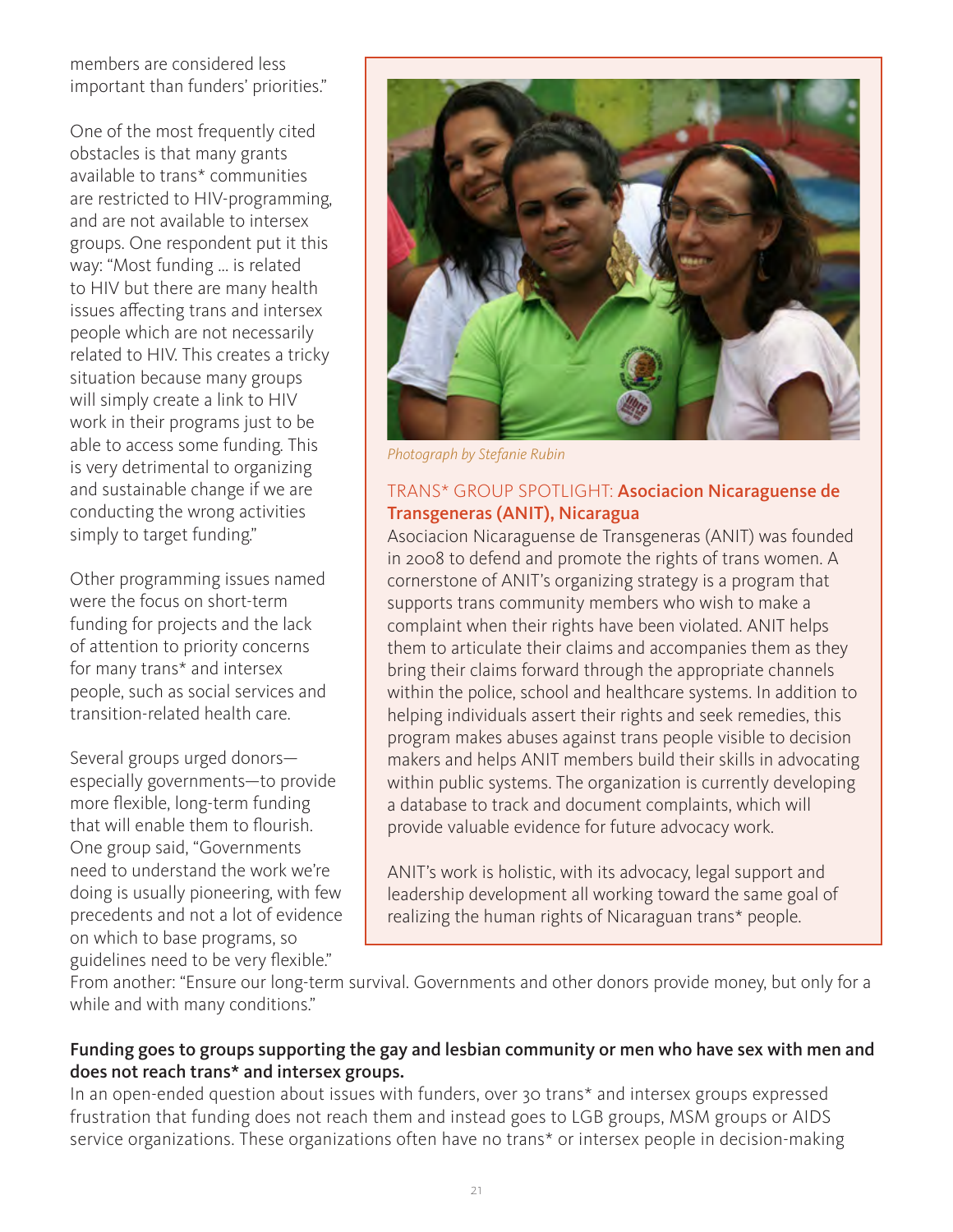positions and no interest in actively pursuing an agenda that is supported by trans\* and intersex communities, for example through specific programming.

One respondent reported a "lack of a sense of urgency by LGB organizations, for devoting any of 'their' funds to assist trans organizations." Another said: "the money goes to [organizations with] professional grant writers … The biggest problem is that trans people mostly are excluded from education, very few have degrees, very few know how to talk to decision makers." "Most of the funds come through the MSM network and trans groups are not properly consulted in preparing the proposal and trans groups do not know how much money they will get when the proposal is accepted," wrote one respondent.

*"… grantees who 'add the T' or 'add the I' without specifically funding the issues prioritized by our communities are actually sucking money out of the communities – donors assume we are receiving funding when we aren't."* —SURVEY RESPONDENT

### Governments do not fund trans\* and intersex issues.

71% of groups that have sought external funding believe their national governments have no interest in providing support (n=217). According to respondents, government funding—whether from state or provincial governments, national governments or foreign governments—is the least likely source of funding for trans\* issues overall.

## Groups are ineligible for funding because of their location or constituency.

Groups in rural areas, in francophone and other non-English-speaking countries, and in high-income countries report ineligibility for funding. Aside from location, trans\* men groups reported problems with ineligibility, most likely because HIV-focused funders do not perceive them as a key affected population.

## Donors may not understand trans\* or intersex issues.

Groups reported that many donors lack knowledge about trans\* and intersex issues. For this reason, many groups find that they have to educate potential donors prior to asking for funding.

### Lack of data may deter donors from funding trans\* or intersex groups.

Lack of data on the number of trans<sup>\*</sup> or intersex people in society appears to be a barrier for some donors, who may believe that the problem is not 'big enough'. Some donors also require evidence on the existence of violations faced by groups—and since so little documentation of these violations has been done by governments or reputable institutions, groups are unable to meet the requirements for funding. One group shared, "In the absence of any studies on Inter / Herma, we could not justify the needs of this population [to funders]."

## Programming and Goals for Growth

## Most groups focus on advocacy and attitude change.

The vast majority of trans\* and intersex groups work on two main issues: changing attitudes in society toward trans\* and intersex people (86%, n=320) and advocating for laws and policies that respect and promote the human rights of trans\* and intersex people (79%, n=315).

## Content of Current Work (n=340)

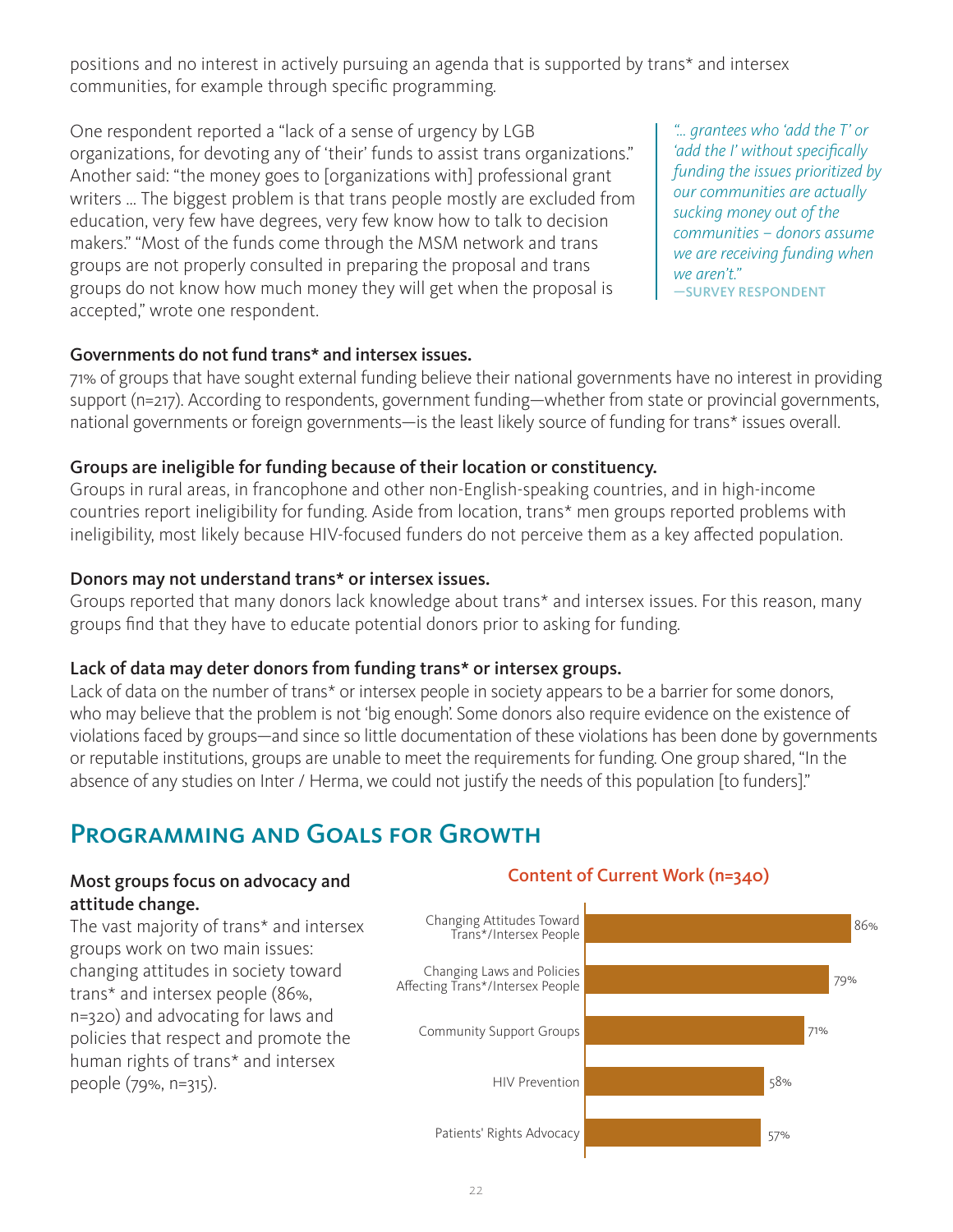## Groups want to expand to provide direct services.

Although these two goals are paramount, many groups expressed the desire to expand to provide direct services to trans\* and intersex communities. 35% of all groups, including 56% of intersex-led groups, want to provide social services and 31% want to provide health care. These are not issues that many of the current funders for trans\* and intersex issues usually support, but they reflect the needs of communities. Safety and anti-violence work, arts and culture, and patients' rights advocacy are also high on groups' priority lists.

For many trans\* and intersex groups it is impossible to fully separate advocacy work from service provision. In the absence of other organizations available to meet pressing community needs, a group's ability to support its members and constituents in accessing services can help create the baseline of stability needed to sustain the group's advocacy. This applies to leaders of groups, as well. In order to build strong and effective movements, access to services—including psychosocial support—is crucial, given the systemic trauma, violence and exclusion from society that trans\* and intersex people face.

## Groups want to provide health care as a vehicle for strengthening movements overall.

Groups report that it is next to impossible to find funding for gender transition or other health-related costs, which is a high priority for their members. This is particularly crucial for grassroots groups working to build a base for sustainable activism. Groups struggle when members are vulnerable and frequently in crisis. Several groups mentioned how one member's health crisis had a significant impact on the other members and on the organization's work. Constituents or members who lack a baseline of stability in terms of basic health and livelihood will reap less benefit from programming and will be able to put less energy into advocacy activities. Funders should look for ways to support groups to meet these needs.

In addition to these top priorities, groups are also interested in increasing outreach and education, providing counseling and psychosocial support, offering capacity building and mentoring, providing legal services and creating social spaces.

Direct HIV work is notably a lower priority for most groups, compared to other issues. However, activists' top priorities—such as changing attitudes and decreasing stigma—are key to addressing the HIV epidemic in many trans\* communities.<sup>xxvii</sup> Funders focused on HIV/AIDS should provide support for trans\* groups to address the root causes of stigma and discrimination as a long-term strategy to fight HIV and improve health.

## The composition of leadership affects groups' priorities.

There are a few key differences in programming of groups that are led by trans\* people, intersex people and others. Intersex-led groups, for example, list social services, safety and the provision of support groups as very high priorities, but health care is notably absent from their priority lists while it is high on the lists of trans\* groups. Funders should be as flexible as possible in their funding, allowing trans\* and intersex groups to identify and address the particular needs of their communities.

*"Be flexible in terms of funding priorities and listen to the needs of trans\* and intersex activists on the ground rather than trying to fit them into what funders believe is important (for instance, access to medical services i.e. hormone therapy and surgeries). Be willing to talk honestly with and get feedback from grantees."* —SURVEY RESPONDENT

## Groups Would Like to Have Extra Funding for... (n=340)

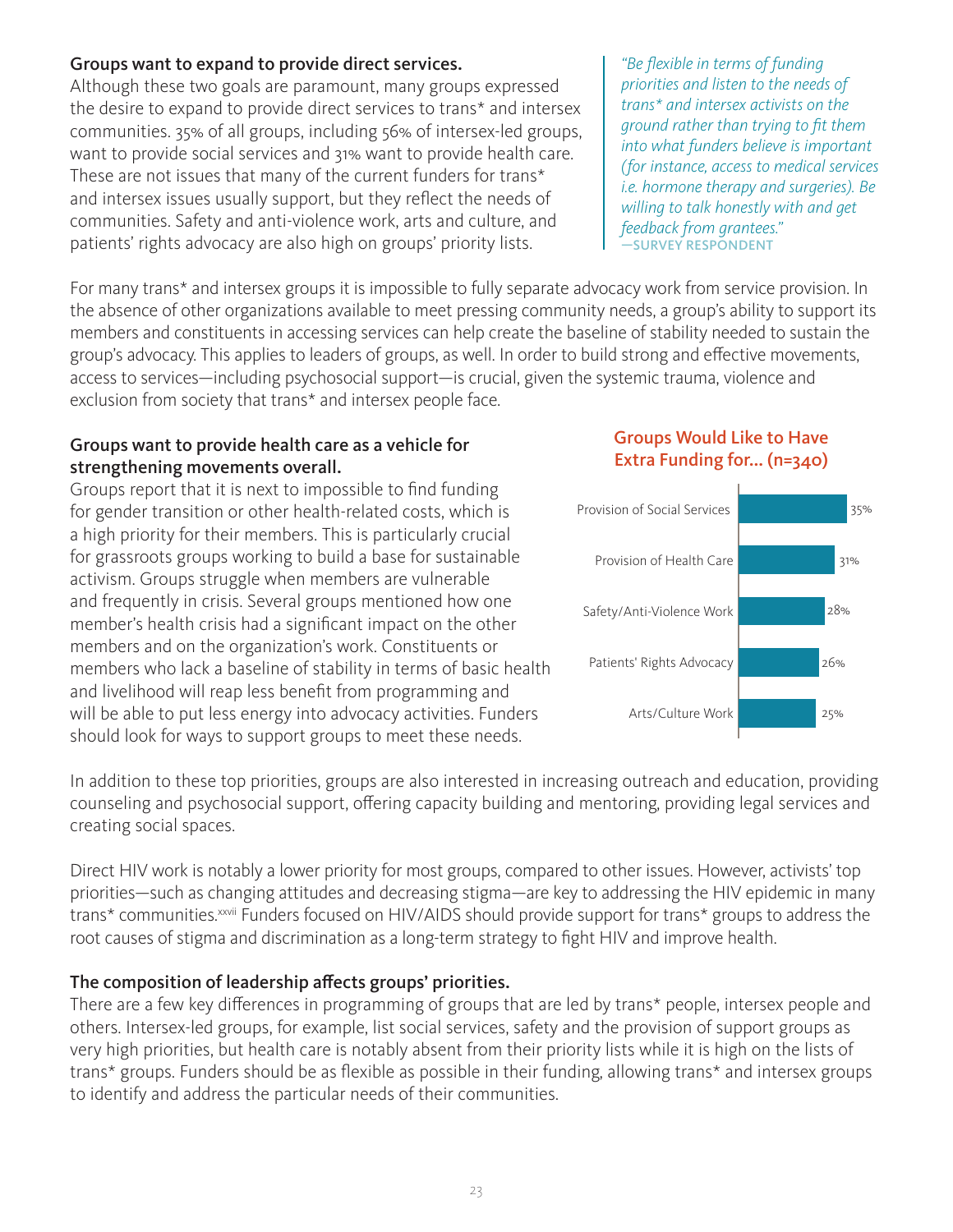## How Donors Can Be Partners: Additional Support

In addition to core funding, trans\* and intersex groups seek other kinds of support from donors. The survey revealed that groups have three strong priorities for additional support: 1) networking and exchanges with other trans\*/intersex groups, 2) skills training and 3) mentoring programs for group leaders. Other types of support, such as political support from allied organizations, introductions to politicians and decision-makers and support from religious groups, are not as high on groups' agendas.



## Non-Financial Support Desired Most (n=312)

#### Groups want opportunities to network and work together with other groups.

These findings are a clear call to donors to fund networking and exchanges for trans\* and intersex groups. After attending an international trans\* health conference, one intersex leader said: "Exposure to other intersex activists from around the world is helping us to study and gauge their successes against our own as well as against our challenges. These networks are helping us form a bigger resource base when it comes to search for information, experts, and dissemination of our own best practices and experiences. This way … international intersex voices can be heard by local constituents, building greater solidarity." After attending an International AIDS Conference, a trans\* group leader shared: "The international experience and the opportunity to be visible in international spaces reinforces our advocacy capacity and helps to contextualize for us the defense of human rights and positioning relative to different decision makers."

Despite this great need, there are few opportunities for trans and intersex groups to work together. Large international and regional meetings for trans\* activists take place in Europe and the United States<sup>14</sup>—but only rarely in other parts of the world. It is often impossible for many trans\* leaders to travel to those events—usually because of lack of funds. Activists in rural or hard-to-reach places (such as Pacific Islands) experience particular isolation. With more opportunities for groups to convene—or the provision of additional funds to enable groups to attend convenings—this isolation could be overcome and groups could work together to build stronger, more cohesive movements.

### Groups want skills training.

Groups express a desire for training on a wide variety of skills that would increase their capacity to organize and serve their communities. Fundraising and grant writing skills are the top priority of the majority of groups, with program development and financial management second and third. The priorities for skills training vary by region (see second table, next page).

14 Such as the biannual Transgender Europe Council or the annual Philadelphia Trans-Health Conference, Gender Odyssey, Fantasia Fair and Southern Comfort.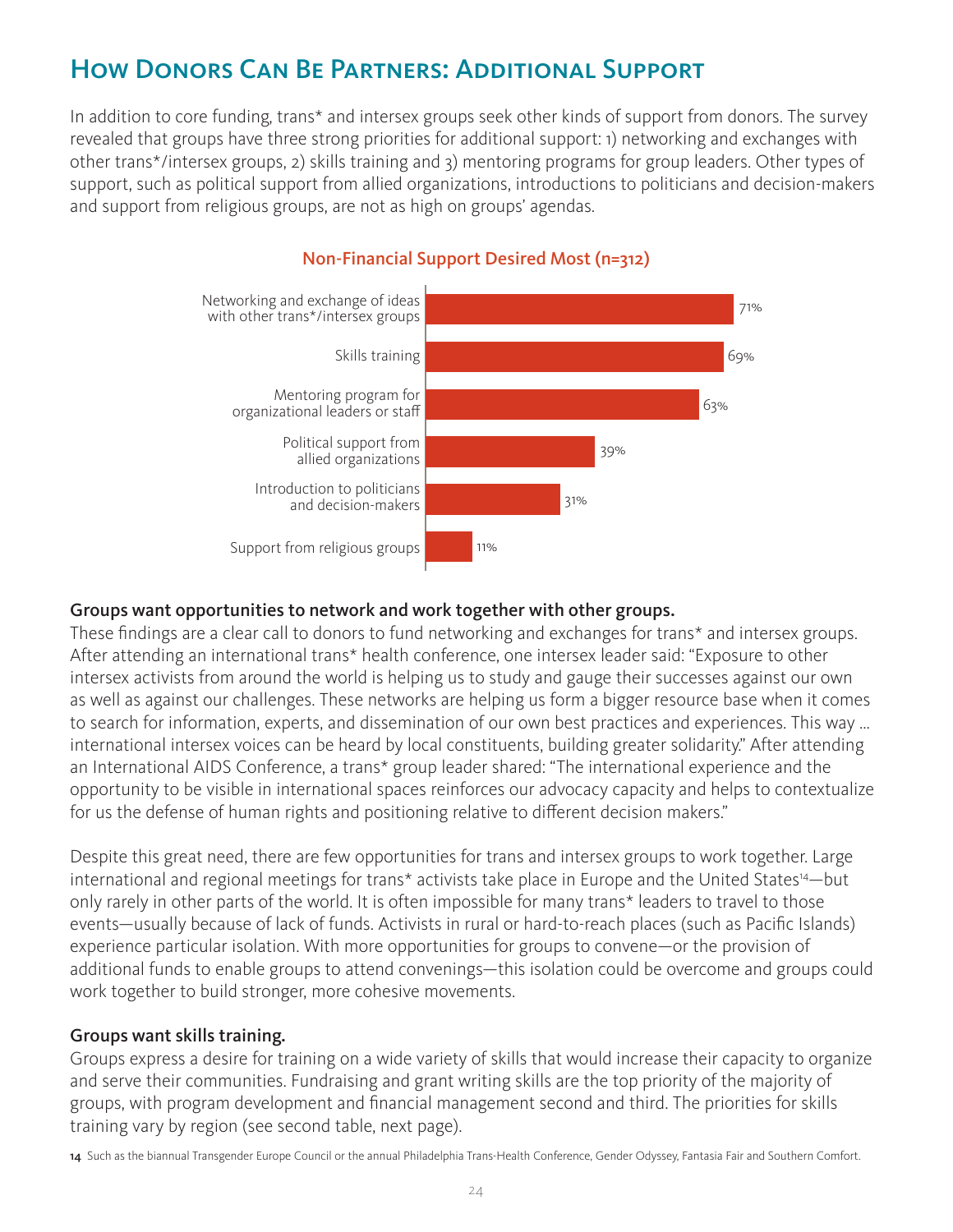## Skills Training Desired Most (n=311)

## All Regions



## By Region

#### North America

- 1. Fundraising, including writing grant proposals and reports
- 2. Program strategy and development
- 3. Community organizing

## Latin America & Caribbean

- 1. Fundraising, including writing grant proposals and reports
- 2. Budgeting and financial management
- 3. Political advocacy
- 4. Personal development/ personal leadership qualities

#### Middle East / **NORTH AFRICA**

- 1. Fundraising, including writing grant proposals and reports
- 2. Budgeting and financial management
- 3. Political advocacy
- 4. Personal development/ personal leadership qualities
- 5. Safety and security

### **AFRICA**

- 1. Fundraising, including writing grant proposals and reports
- 2. Budgeting and financial management
- 3. Political advocacy
- 4. Program strategy and development
- 5. Community organizing
- 6. Monitoring and evaluation

## (bold = more than 50% of groups mentioned, others = more than 30% of groups mentioned)

#### **EUROPE**

- 1. Fundraising, including writing grant proposals and reports
- 2. Political advocacy
- 3. Program strategy and development
- 4. Community organizing

### Asia

- 1. Fundraising, including writing grant proposals and reports
- 2. Budgeting and financial management
- 3. Program strategy and development
- 4. Monitoring and evaluation
- 5. Community organizing

## **PACIFIC**

- 1. Program strategy and development
- 2. Fundraising, including writing grant proposals and reports
- 3. Budgeting and financial management
- 4. Monitoring and evaluation
- 5. Political advocacy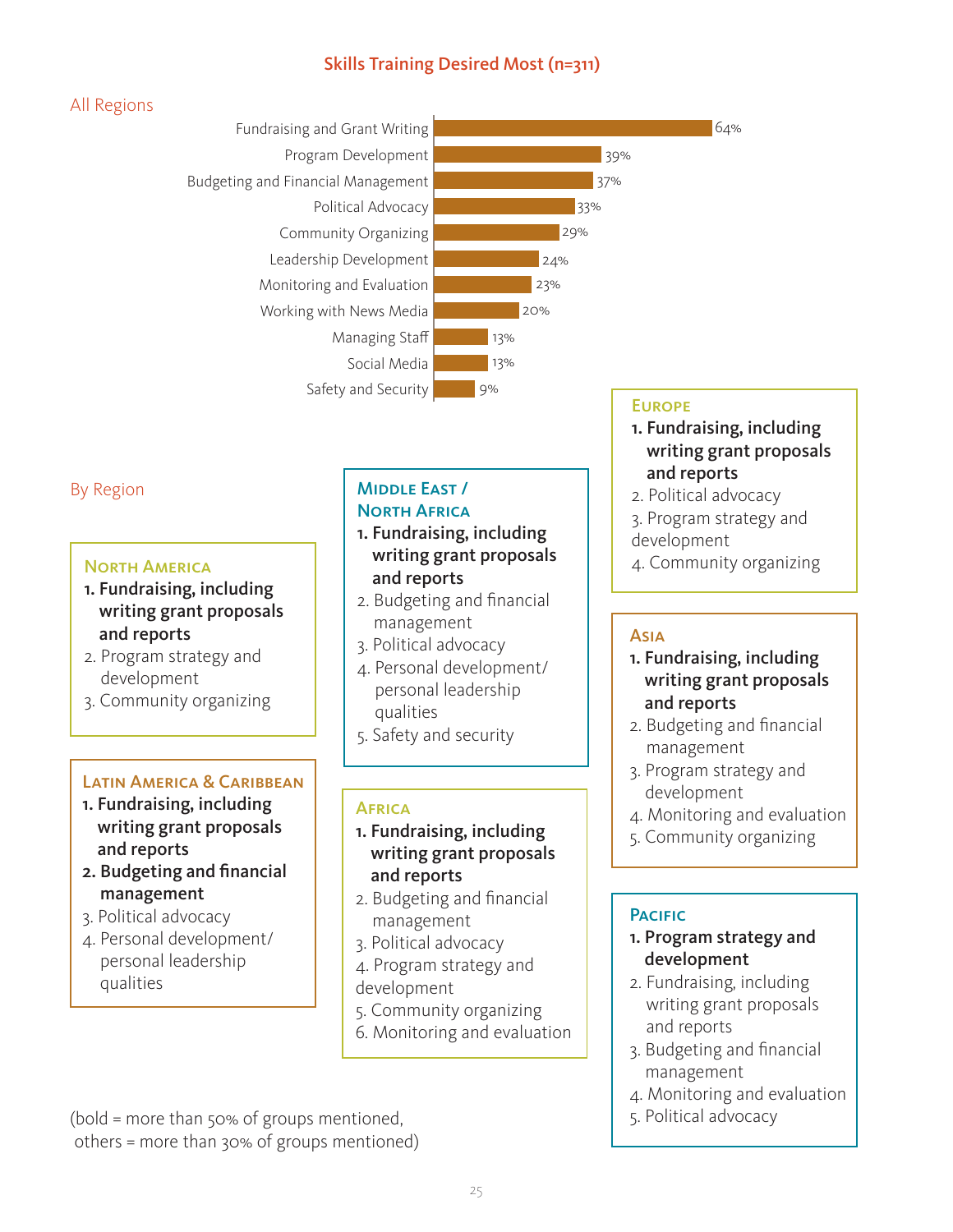## CONCLUSION: RECOMMENDATIONS FOR DONORS

We offer the following recommendations to help bridge the gap between the needs of trans\* and intersex groups and current funding practices. We hope funders will use these recommendations to increase their support of trans\* and intersex groups, enabling donors and activists to work effectively together to realize the rights of trans\* and intersex people.

1. Fund intersex groups and trans\* groups as distinct areas of work, not subsumed under the LGBTI or "trans and intersex" (TI) umbrellas. Some LGBTI groups are doing useful work around trans\* and intersex rights, but most have not prioritized these issues and most do not have the expertise to do this work well. Similarly, some trans\* focused groups are doing effective work with intersex communities, but many are not. Look for independent intersex and trans\* groups and fund them directly. If you are funding LGBTI groups or TI groups,

ask them how they prioritize trans\* or intersex work. Also ask them how trans\* and intersex people play leadership and decision-making roles within their organization.

2. Include trans\* and intersex work in every relevant area of your grantmaking strategy. If you fund girls' and women's education, consider how education projects for trans\* women, trans\* men perceived as women, and trans youth fit into that portfolio. If you fund reproductive health and justice, consider projects to protect intersex people's right to self-determination and bodily integrity. Trans\* and intersex work fits naturally into a wide range of issue areas, from employment and education to health care access and reproductive justice, from arts and culture to legal reform.

*create their own programs beneficial for the community. This way, trans groups are liable to the development of their communities…"* —SURVEY RESPONDENT

*"The only way to empower trans communities is to have them* 

*"Trans work tends to be relegated to the foundations' LGBT portfolios (if those exist) and not considered by other program officers, even though many of our projects may be more aligned with portfolios focused on public health, access to jobs, poverty or school success."* —SURVEY RESPONDENT

- 3. Support groups that are led by trans\* or intersex people. The extent to which a group's leaders reflect the communities it serves is a crucial indicator of whether the group is truly in touch with its community and whether it is enabling trans\* and intersex people to make decisions and set priorities. In order to realize the rights of trans\* and intersex people, money must be put directly in the hands of trans\* and intersex activists themselves.
- 4. Recognize the diversity of trans and intersex communities and respect local definitions. Gender is an incredibly complex social phenomenon. Many groups have adopted the terms "intersex" or "trans\*" but those terms hold different meanings in different cultural contexts. Assume that the range of people included in these categories (including the extent to which intersex people are in trans\* communities) differs from place to place. Be familiar with general definitions and also be ready to learn the local terms and understandings in each location where you work.
- 5. Seek groups whose work is representative of the communities they serve. Some groups focus on one specific demographic of trans\* or intersex people and others reach communities with significant diversity with regard to gender, sex and bodies. In evaluating an organization for funding, ask whether it is truly representing the full range of trans\* or intersex people it claims to represent. For example, if a program targets all trans\* people, is it effectively reaching the range of trans\* people living in that community, or is it weighted toward trans\* men, trans\* women, or another group? Different trans\* and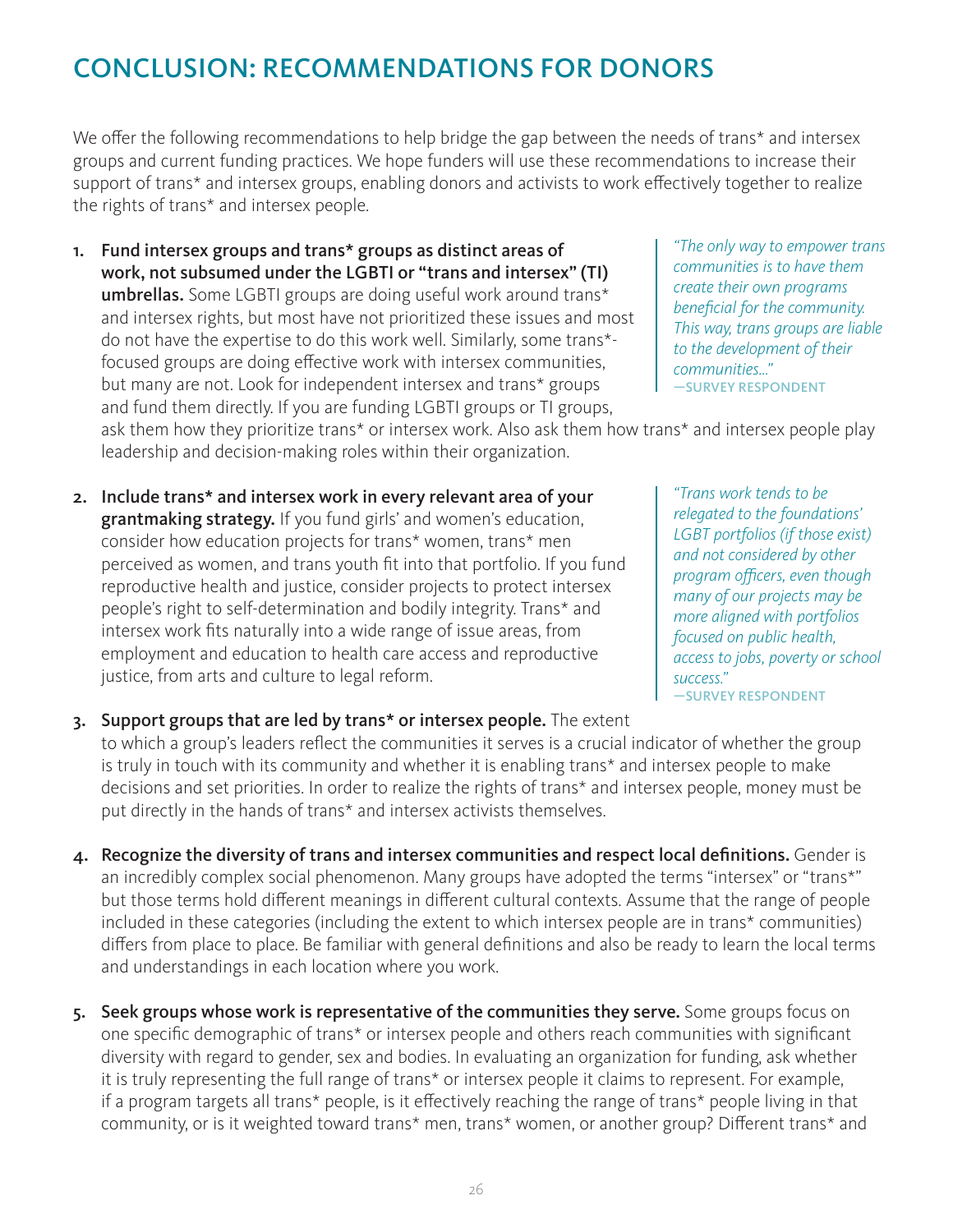intersex populations have different needs, and there may need to be multiple groups in a given locale in order to serve the diversity of communities there. If a group is serving only one segment of a diverse community, consider whether it should expand its reach, or whether it is appropriately targeted and should partner with other groups from other segments of the community.

6. Pay specific attention to groups working with trans\* and intersex people who are marginalized in multiple ways. Trans\* and intersex people who are additionally affected by discrimination based on class, race, disability or other factors are likely to get left out of development programs and sidelined within organizations. People facing multiple discriminations are often in greatest need of assistance. In addition, ask what, if anything, groups are doing to support leadership development in the most marginalized parts of the community. Projects created by and for the most marginalized people are powerful sites for transformation.

7. Help groups hire from affected communities by funding and providing capacity building and professional development opportunities. It is an asset of trans\* and intersex groups that their staff, for the most part, reflect the realities of their constituencies. It means that staff are likely to have a deep understanding of the problems, insight into possible solutions, and knowledge of how best to mobilize their communities to action. However, it can be challenging to find qualified candidates for some positions. Funders can help by providing additional support for training, mentorship and professional development. Capacity building should be combined with core support, and needs should be identified and prioritized by groups themselves. Supporting peer exchanges and peer-led learning among trans\* and intersex groups is one promising approach. Donors should also recognize that taking advantage of these opportunities can be

*"Work directly with our trans organizations, without intermediaries such as technical assistance NGOs receiving our resources and getting most of them. We should receive resources directly and funders should support us to have good management, at least the first few times."* —SURVEY RESPONDENT

time-intensive for grantees. In a small organization, taking staff out of the office for training can impact the group's ability to do its work, so donors should include additional funding to ensure sufficient staff coverage during capacity building activities.

## TRANS\* GROUP SPOTLIGHT: Santi Seva, Bhadrak, Orissa, India

Santi Seva began as an informal community network of *hijras, maichiyas*, and other trans\* women people in Orissa, who started to organize in 2006 to try to meet their community's needs. Santi Seva was launched with assistance and encouragement from SAATHII, an NGO that supports HIV prevention work in the area. SAATHII helped produce Santi Seva's first fundraiser, which generated enough revenue to launch a livelihood micro-loans program and establish an emergency health fund. With support and ongoing capacity building assistance from SAATHII, Santi Seva took off.

In seven years, Santi Seva has become a vital community resource. Today it runs programs for hundreds of people, including financial self-help groups, non-formal adult education, HIV and general health services, and more—resulting in marked improvements in livelihood, literacy and health. Santi Seva has also brought trans\* concerns to the attention of government and media through participation in state- and national-level coalitions.

Santi Seva's success was made possible by the organizational assistance received from SAATHII, whose commitment to supporting grassroots leadership ensured that Santi Seva remained rooted in the community it serves even as it grew.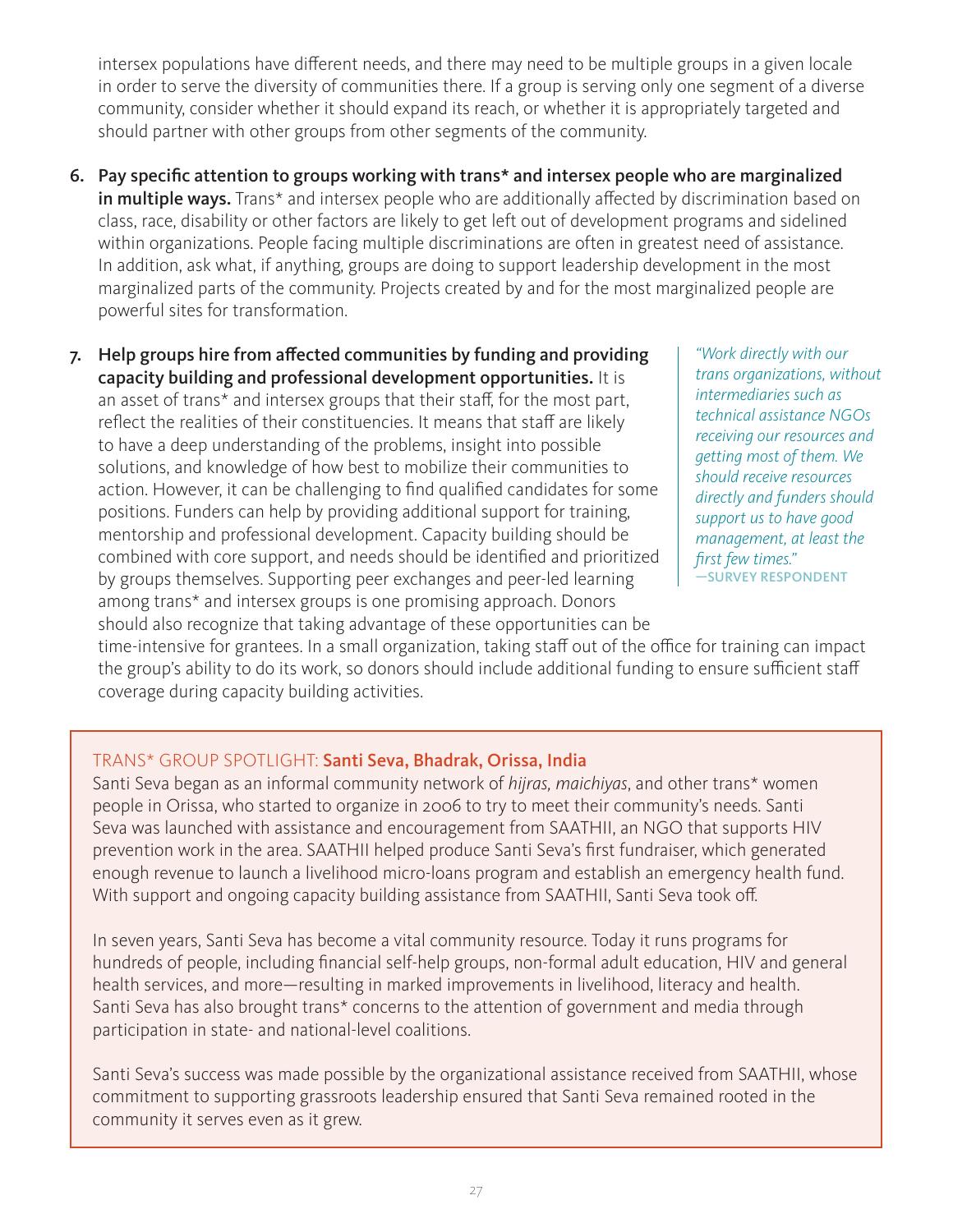- 8. Provide general operating support and multi-year grants, and seek to streamline funding procedures. General operating support enables groups to pursue their own priorities, as well as cover necessary administrative costs. Multi-year grants provide essential financial stability. Further, there is an opportunity cost in seeking funding, and too much time spent on drafting applications and reports can take away from a group's capacity to implement programs. Make sure that the time and resources a group must put into your application and reporting processes are surpassed by the value of the support you provide.
- 9. Train foundation staff on trans\* and intersex issues, and hire trans\* and intersex experts in your funding organization. If program staff do not understand trans<sup>\*</sup> and intersex communities or the issues that trans\* and intersex groups are working on, they will have a hard time assessing potential grantees or explaining the work to trustees. Not only those who work with these groups specifically, but all program staff, should know enough to recognize when a trans\* or intersex group project would be a good fit for their portfolio. Donors should also be thoughtful about hiring trans\* and intersex-identified staff—not necessarily only for their trans\* or intersex-related work—as part of diversity strategies.
- 10. Track your funding for trans<sup>\*</sup> and intersex issues. Lack of data about funding for trans<sup>\*</sup> and intersex work is an impediment to identifying and filling gaps in the funding landscape. Track and report your support for trans\* and intersex issues, which will enable funder networks and institutions like the Foundation Center to track changes over time.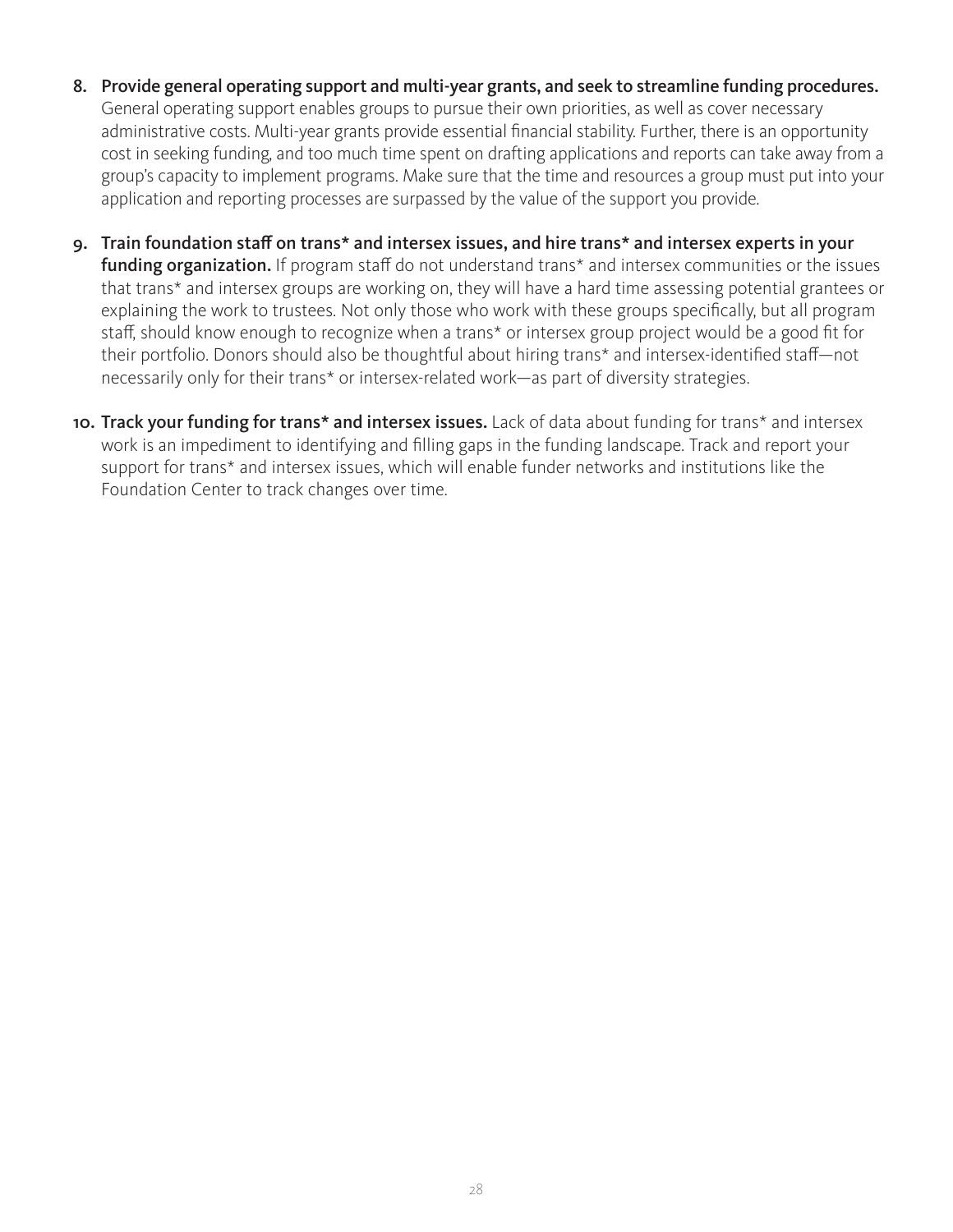## **REFERENCES**

i Butler, J (2004). Undoing Gender. New York: Routledge

ii Grant J, Mottet L, Tanis J, Harrison J, Herman J, & Keisling M (2011). Injustice at every turn: a report of the National Transgender Discrimination Survey. Washington: National Centre for Transgender Equality and National Gay and Lesbian Task Force. p 88. Accessed 3 October 2013 at: http://www.thetaskforce.org/reports\_and\_research/ntds;

Motmans, J (2009). Being transgender in Belgium: Mapping the social and legal situation of transgender people. Institute for the Equality of Women and Men. Accessed 5 November 2013 at: http://igvm-iefh.belgium.be/fr/binaries/34%20-%20Transgender\_ENG\_ tcm337-99783.pdf;

Whittle, S, Turner, L, and Al-Alami, M (2007). Engendered penalties: transgender and transsexual people's experiences of inequality and discrimination. The Equalities Review. Accessed 28 August 2013 at: http://www.pfc.org.uk/pdf/EngenderedPenalties.pdf. p. 38. iii Winter, S (2012). Lost in Translation: Transgender people, rights and HIV vulnerability in the Asia-Pacific region. Thailand: UNDP Asia Pacific Regional Center. Accessed on 5 November 2013 at: http://www.undp.org/content/undp/en/home/librarypage/hiv-aids/ lost-in-transition--transgender-people--rights-and-hiv-vulnerabi/. P. 9.

iv European Union Agency for Fundamental Rights (2013). EU LGBT survey - European Union lesbian, gay, bisexual and transgender survey: Results at a glance, Accessed at: http://fra.europa.eu/sites/default/files/eu-lgbt-survey-results-at-a-glance\_en.pdf; Fondation Agnodice (2009). Entre le marteau et l'enclume... Rapport sur la situation des personnes transgenres actives dans les métiers du sexe à Lausanne. Accessed at: http://www.agnodice.ch/Entre-le-marteau-et-l-enclume;

Grant J, Mottet L, Tanis J, Harrison J, Herman J, and Keisling, M (2011). Injustice at every turn: a report of the National Transgender Discrimination Survey, Washington : National Centre for Transgender Equality and National Gay and Lesbian Task Force, p 88. Accessed 3 October 2013 at: http://www.thetaskforce.org/reports\_and\_research/ntds;

Human Rights Watch (2008). "We Need a Law for Liberation": Gender, Sexuality, and Human Rights in a Changing Turkey. Accessed 4 October 2013 at: http://www.hrw.org/reports/2008/05/21/we-need-law-liberation-0;

Human Rights Watch (2011). "We'll Show You You're a Woman": Violence and Discrimination against Black Lesbians and Transgender Men in South Africa. Accessed 4 October 2013 at: http://www.hrw.org/sites/default/files/reports/southafrica1211.pdf;

Human Rights Watch (2008). "These Everyday Humiliations": Violence Against Lesbians, Bisexual Women, and Transgender Men in Kyrgyzstan. Accessed 4 October 2013 at: http://www.hrw.org/reports/2008/10/06/these-everyday-humiliations-0;

Human Rights Watch (2012). "They Hunt Us Down for Fun" Discrimination and Police Violence Against Transgender Women in Kuwait, Accessed 4 October 2013 at: http://www.hrw.org/reports/2012/01/15/they-hunt-us-down-fun.

Instituto Runa (2007). Realidades Invisibles: Violencia contra Travestis, Transexuales y Transgeneros que Ejercen Comercio Sexual en la Ciudad de Lima. Lima: Instituto Runa;

International HIV/AIDS Alliance (2012). The Night is another country: Impunity and Violence against transgender women human rights defenders in Latin America. Accessed 4 October 2013 at: http://www.aidsalliance.org/publicationsdetails.aspx- ?id=90623&dm\_t=0,0,0,0,0,

Kisia, A and Wahu, M (2010). East Africa - A People Condemned: The Human Rights Status of Lesbians, Gays, Bisexual, Transgender and Intersex Persons In East Africa 2009-2010. Kenya: UHAI – the East African Sexual Health and Rights Initiative. Accessed 4 October 2013 at: http://www.msmgf.org/files/msmgf//SubSaharanAfrica/A\_People\_Condemned.pdf;

New Zealand Human Rights Commission (2008). To Be Who I Am: Report of the Inquiry into Discrimination experienced by Transgender people. Accessed 28 August 2013 at: http://www.hrc.co.nz/hrc\_new/hrc/cms/files/documents/15-Jan-2008\_14-56-48\_HRC\_ Transgender\_FINAL.pdf;

Nichols, A (2010). "Dance Ponnaya, Dance! Police Abuses Against Transgender Sex Workers in Sri Lanka" Feminist Criminology, 5  $(195)$ ;

Whittle S, Turner L, and Al-Alami M (2007). Engendered penalties: transgender and transsexual people's experiences of inequality and discrimination. Accessed 28 August 2013 at: http://www.pfc.org.uk/pdf/EngenderedPenalties.pdf;

Winter, S (2012). Lost in Transition: Transgender people, rights and HIV vulnerability in the Asia-Pacific region. Thailand: UNDP Asia-Pacific Regional Centre. Accessed on 5 November 2013 at: http://www.undp.org/content/undp/en/home/librarypage/hiv-aids/ lost-in-transition--transgender-people--rights-and-hiv-vulnerabi/. P. 9;

v Balzer, C and Hutta, J (2012). "Transrespect versus Transphobia Worldwide: A Comparative Review of the Human-rights Situation of Gender-variant/Trans People", TvT Publication Series, Vol. 6. Accessed 14 October 2013 at: http://www.transrespect-transphobia. org/uploads/downloads/Publications/TvT\_research-report.pdf. P. 80.

vi Balzer, C and Hutta,  $\frac{1}{2012}$ . "Transrespect versus Transphobia Worldwide: A Comparative Review of the Human-rights Situation of Gender-variant/Trans People", TvT Publication Series. Vol. 6. Accessed 14 October 2013 at: http://www.transrespect-transphobia. org/uploads/downloads/Publications/TvT\_research-report.pdf. P. 80.

vii Whittle S, Turner L, and Al-Alami, M (2007). Engendered penalties: transgender and transsexual people's experiences of inequality and discrimination. Accessed 28 August 2013 at: http://www.pfc.org.uk/pdf/EngenderedPenalties.pdf;

Winter, S (2012). Lost in Transition: Transgender people, rights and HIV vulnerability in the Asia-Pacific region. Thailand: UNDP Asia-Pacific Regional Centre. Accessed on 5 November 2013 at: http://www.undp.org/content/undp/en/home/librarypage/hiv-aids/ lost-in-transition--transgender-people--rights-and-hiv-vulnerabi/. P. 9.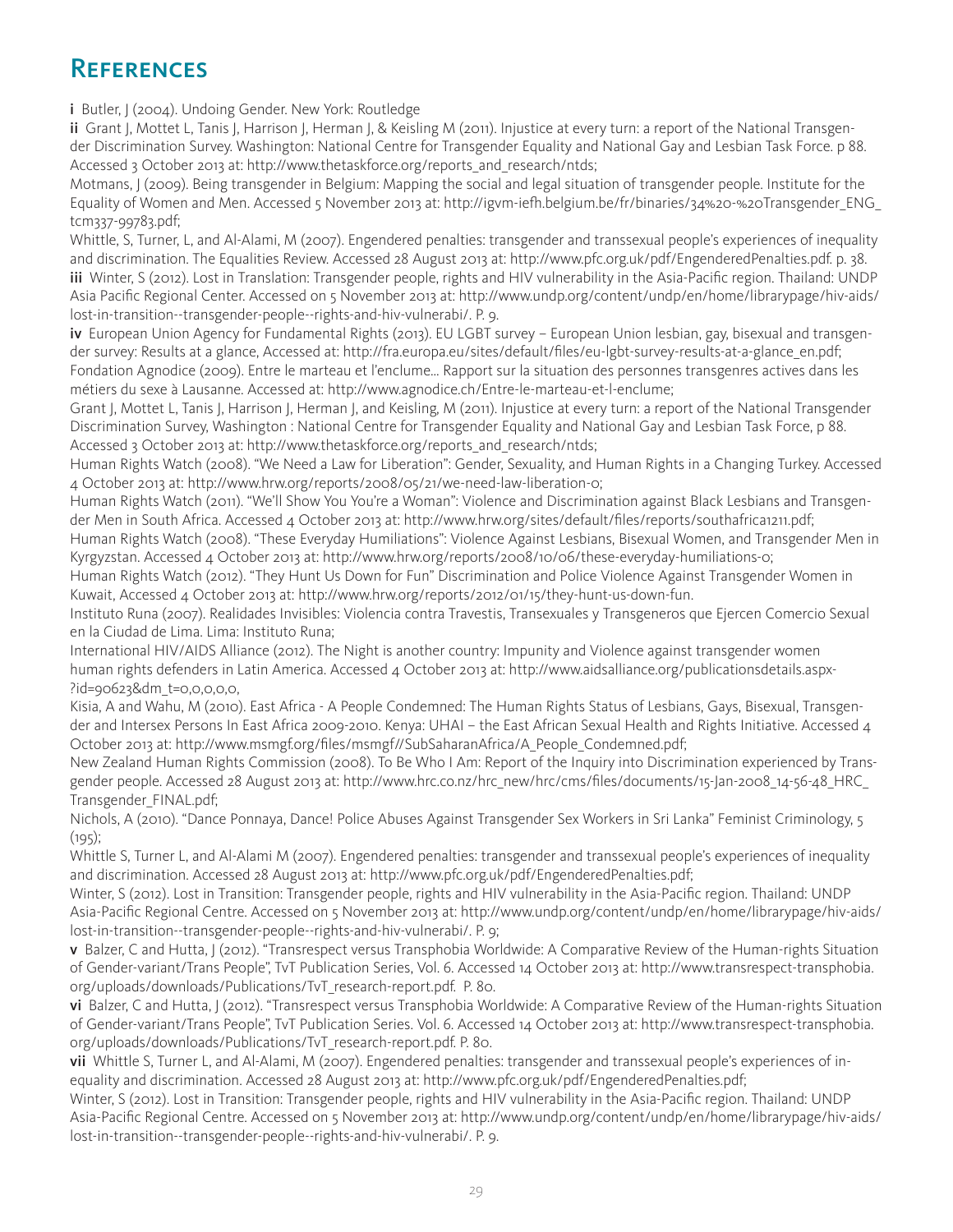viii Grant, J, Mottet, L, Tanis, J, Harrison, J, Herman, J, and Keisling, M (2011). Injustice at every turn: a report of the National Transgender Discrimination Survey. Washington: National Centre for Transgender Equality and National Gay and Lesbian Task Force. Accessed 3 October 2013 at: http://www.thetaskforce.org/reports\_and\_research/ntds. P. 88

ix Baral, S, Poteat, T, Strömdahl, T, Wirtz, A, Guadamuz, T, and Beyrer, C (2013). "Worldwide burden of HIV in transgender women: a systematic review and meta-analysis". The Lancet Infectious Diseases Vol. 13. P. 214

x Heylens, G, Verroken, C, De Cock, S, T'Sjoen, G and De Cuypere, G (forthcoming). "Effects of Different Steps in Gender Reassignment Therapy on Psychopathology: A Prospective Study of Persons with a Gender Identity Disorder." Journal of Sexual Medicine, online in advance of print; Colton Meier, S, Fitzgerald K, Pardo S and Babcock J (2011). "The Effects of Hormonal Gender Affirmation Treatment on Mental Health in Female-to-Male Transsexuals." Journal of Gay & Lesbian Mental Health, 15:3, 281-299.

xi Grant, J, Mottet, L, Tanis, J, Harrison, J, Herman, J, and Keisling, M (2011). Injustice at every turn: a report of the National Transgender Discrimination Survey. Washington: National Centre for Transgender Equality and National Gay and Lesbian Task Force. Accessed 3 October 2013 at: http://www.thetaskforce.org/reports\_and\_research/ntds. P. 88

xii Ghattas, D (2013). Human Rights between the Sexes - A preliminary study on the life situations of inter\* individuals. Berlin: Henrich-Böll-Stiftung. Accessed at: http://www.boell.de/en/2013/10/21/human-rights-between-sexes;

Holmes, M (2009). Critical Intersex. Farham: Ashgate;

Organisation Intersex International - OII Intersex Network. Accessed at: http://oiiinternational.com;

xiii United Nations General Assembly, Human Rights Council (2013). Report of the Special Rapporteur on torture and other cruel, inhuman or degrading treatment or punishment. A/HRC/22/53. Accessed 5 November 2013 at: http://www.ohchr.org/Documents/ HRBodies/HRCouncil/RegularSession/Session22/A.HRC.22.53\_English.pdf.

xiv Karkazis, K (2008). Fixing Sex. Intersex, Medical Authority and Lived Experience. Durham & London: Duke University Press. Accessed at: www.fetaldex.org http://www.ilga-europe.org/home/news/for\_media/media\_releases/intersex\_forum\_2012\_media\_release

xv Greenberg, J (2012). Intersexuality and the Law. Why sex matters. New York & London: New York University Press.

xvi Ghattas, D (2013). Human Rights Between the Sexes - A preliminary study on the life situations of inter\* individuals. Berlin: Heinrich Böll Stiftung. Accessed at: http://www.boell.de/en/2013/10/21/human-rights-between-sexes.

xvii Meyerowitz, A (2004). How Sex Changed. A History of Transsexuality in the US. Cambridge: Harvard University Press.

xviii Currah, P, Juang, R, and Minter, S (2006). Transgender Rights. Minneapolis: University of Minnesota Press;

Stryker, S and Aizura, A (2013). The Transgender Studies Reader 2. New York: Routledge;

Stryker, S and Whittle, S (2006).The Transgender Studies Reader. New York: Routledge.

xix Missé, M and Coll-Planas, G (2010). El género desordenado. Críticas en torno a la patologización de la transexualidad. Madrid: Egales;

Spade, D (2011). Normal Life. Administrative Violence, Critical Trans Politics, and the Limits of Law. Brooklyn: South End Press. xx Reis, E (2009). Bodies in Doubt. An American History of Intersex. Baltimore: The Johns Hopkins University Press.

xxi Cabral, M (2009). Interdicciones. Escrituras de la intersexualidad en castellano. Anarrés. Available at www.mulabi.org/Interdicciones2.pdf ;

Holmes, M (2009). Critical Intersex. Farham: Ashgate.

xxii ILGA Europe (2012). The Second International Intersex Forum concluded [press release]. Accessed 5 November 2013 at http:// www.ilga-europe.org/home/news/latest/intersex\_forum\_2012\_media\_release.

xxiii Funders for LGBTQ Issues (2012). Lesbian, Gay, Bisexual Transgender and Queer Grantmaking by U.S. Foundations, Calendar Year '11. Accessed 5 November 2013 at: http://www.lgbtfunders.org/files/2011LGBTQGrantmakingReport.pdf.

xxiv Mottet, L and Tanis, J (2008). Opening the Door to the Inclusion of Transgender People: The Nine Keys to Making Lesbian, Gay, Bisexual and Transgender Organizations Fully Transgender-Inclusive. New York: National Gay and Lesbian Task Force Policy Institute and the National Center for Transgender Equality. Accessed at: http://transequality.org/Resources/opening\_the\_door.pdf. xxv Global Commission on HIV and the Law (2012) Risks, Rights and Health. Accessed at: http://www.hivlawcommission.org/resources/report/FinalReport-Risks,Rights&Health-EN.pdf. p. 53.

Global Commission on HIV and the Law, Godwin J (2010) Legal environments, human rights and HIV responses among men who have sex with men and transgender people in Asia and the Pacific: an agenda for action. Bangkok: United Nations Development Programme;

Khan, S, Hussain, M, Parveen, S, et al. (2009). "Living on the extreme margin: social exclusion of the transgender population (hijra) in Bangladesh" Journal of Health Population and Nutrition. Vol. 27. Pp. 441-51;

**xxvi** Aneka's community-led research has resulted in one published report so far: Chasing Numbers, Betraying People. Relooking at HIV Related Services in Karnataka. https://manoharban.files.wordpress.com/2012/03/chasing-numbers-betraying-people-eng-final.pdf.